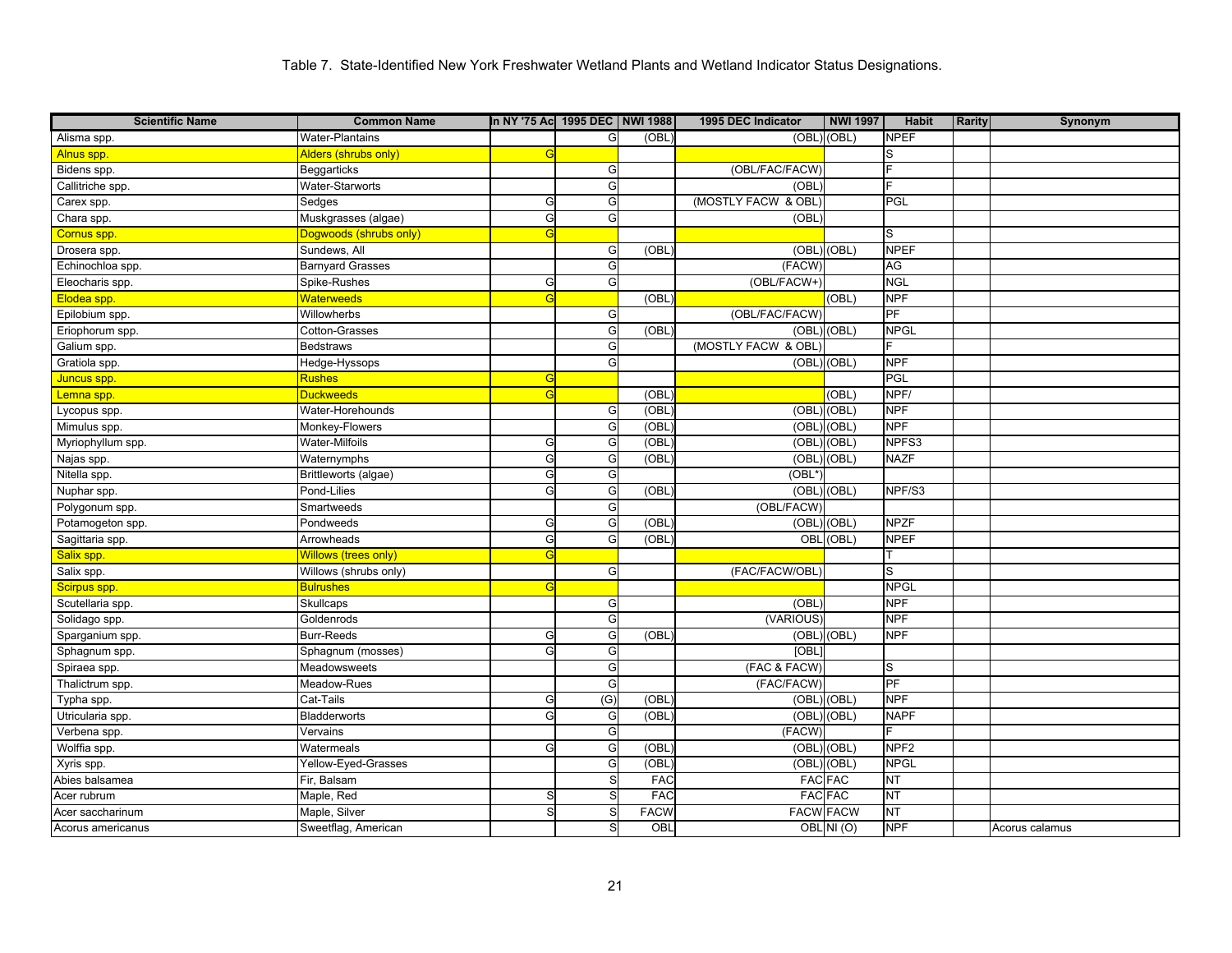| <b>Scientific Name</b>                | <b>Common Name</b>          | In NY '75 Ac 1995 DEC NWI 1988 |    |              | 1995 DEC Indicator       | <b>NWI 1997</b>   | <b>Habit</b>           | <b>Rarity</b>  | Synonym                       |
|---------------------------------------|-----------------------------|--------------------------------|----|--------------|--------------------------|-------------------|------------------------|----------------|-------------------------------|
| Alisma gramineum                      | Water-Plantain, Narrow-leaf |                                | G  | OBL          | (OBL) OBL                |                   | <b>NPF</b>             | S <sub>3</sub> |                               |
| Alisma subcordatum                    | Water-Plantain, American    |                                | G  | OBL          | (OBL) OBL                |                   | <b>NPEF</b>            |                |                               |
| Alisma triviale                       | Water-Plantain, Northern    | S                              | G  | OBL          | $(OBL)$ <sup>O</sup>     |                   | <b>NPEF</b>            |                | Alisma plantago-aquatica      |
| Alnus glutinosa                       | Alder, European             |                                |    | <b>FACW</b>  |                          | FACW-             | IT                     |                |                               |
| Alnus incana ssp. rugosa              | Alder, Wrinkly Speckled     | G                              |    | <b>FACW-</b> | <b>FACW FACW</b>         |                   | <b>NST</b>             |                |                               |
| Alnus serrulata                       | Alder, Brookside            | G                              |    | OBL          |                          | OBL               | <b>NST</b>             |                |                               |
| Alnus viridis                         | Alder, Sitka                | G                              |    | <b>FAC</b>   |                          | <b>FAC</b>        | <b>NST</b>             |                |                               |
| Alnus X fallacina                     | Alder, Speckled Brook       | G                              |    |              |                          | $F+$              | $\overline{\text{NT}}$ |                |                               |
| Amelanchier arborea                   | Service-Berry, Downy        |                                |    | <b>FAC</b>   |                          | <b>FAC FAC-</b>   | <b>NST</b>             |                |                               |
| Andromeda polifolia var. glaucophylla | Bog-Rosemary, Pale          | S                              | S. | OBL          | <b>OBLOBL</b>            |                   | <b>NPS</b>             |                | Andromeda glaucophylla        |
| Asclepias incarnata                   | Milkweed, Swamp             |                                | S  | OBL          | OBL OBL                  |                   | <b>NPEF</b>            |                |                               |
| Baccharis halimifolia                 | <b>Groundseltree</b>        |                                | S, | <b>FACW</b>  |                          | <b>FAC FACW</b>   | NS                     |                |                               |
| Betula alleghaniensis                 | Birch, Yellow               |                                |    | <b>FAC</b>   |                          | <b>FAC FAC</b>    | <b>NT</b>              |                |                               |
| Betula populifolia                    | Birch, Gray                 |                                | S, | <b>FAC</b>   |                          | <b>FAC FAC</b>    | <b>NT</b>              |                |                               |
| Betula pumila                         | Birch, Bog                  |                                |    | OBL          | OBL OBL                  |                   | <b>NS</b>              | T S2           |                               |
| <b>Bidens aristosa</b>                | Beggarticks, Bearded        |                                | G  | <b>FACW</b>  | (OBL/FAC/FACW) FACW      |                   | <b>IAF</b>             |                |                               |
| <b>Bidens bidentoides</b>             | Beggarticks, Delmarva       |                                | G  | <b>FACW</b>  | (OBL/FAC/FACW) FACW+     |                   | <b>NAF</b>             | <b>RS3</b>     |                               |
| Bidens bipinnata                      | Spanish-Needles             |                                | G  |              | (OBL/FAC/FACW)U          |                   | <b>NAF</b>             |                |                               |
| Bidens cernua                         | Burr-Marigold, Nodding      |                                | G  | OBL          | (OBL/FAC/FACW) OBL       |                   | <b>NAF</b>             |                |                               |
| Bidens connata                        | Beggarticks, Purple-stem    |                                | G  | FACW+        | (OBL/FAC/FACW) FACW+     |                   | <b>NAF</b>             |                |                               |
| <b>Bidens coronata</b>                | Beggarticks, Crowned        |                                | G  | OBL          | (OBL/FAC/FACW) OBL       |                   | <b>NAF</b>             |                |                               |
| Bidens discoidea                      | Beggarticks, Small          |                                | G  | <b>FACW</b>  | (OBL/FAC/FACW) FACW      |                   | <b>NAF</b>             |                |                               |
| Bidens eatonii                        | Beggarticks, Eaton's        |                                | G  | OBL          | (OBL/FAC/FACW) O         |                   | <b>NAF</b>             |                |                               |
| <b>Bidens frondosa</b>                | Devil's-Pitchfork           |                                | G  | <b>FACW</b>  | (OBL/FAC/FACW) FACW      |                   | <b>NAF</b>             |                |                               |
| Bidens hyperborea                     | Beggarticks, Estuary        |                                | G  | OBL          | (OBL/FAC/FACW) OBL       |                   | <b>NAF</b>             | E S1           |                               |
| <b>Bidens laevis</b>                  | Beggarticks, Smooth         |                                | G  | OBL          | (OBL/FAC/FACW) OBL       |                   | <b>NPAF</b>            | $\sqrt{S}$     |                               |
| <b>Bidens tenuisecta</b>              | Beggarticks, Slim-lobe      |                                | G  | <b>NI</b>    | (OBL/FAC/FACW) NI (U)    |                   | <b>NAF</b>             |                |                               |
| Bidens tripartita                     | Beggarticks, Three-lobe     |                                | G  | OBL          | (OBL/FAC/FACW) FACW+     |                   | <b>IAF</b>             |                |                               |
| Bidens vulgata                        | Beggarticks, Tall           |                                | G  | <b>FACW</b>  | (OBL/FAC/FACW) NI (F)    |                   | <b>NAF</b>             |                | Bidens frondosa var. puberula |
| Brasenia schreberi                    | Watershield                 | S                              | S  | OBL          | <b>OBL OBL</b>           |                   | <b>NPZF</b>            |                |                               |
| Calamagrostis canadensis              | Reed Grass, Bluejoint       |                                |    | FACW+        |                          | <b>FACW FACW+</b> | <b>NPG</b>             |                |                               |
| Calla palustris                       | Water-Dragon                |                                | S  | OBL          | <b>FACW OBL</b>          |                   | <b>NPF</b>             |                |                               |
| Callitriche hermaphroditica           | Water-Starwort, Autumn      |                                | G  | OBL          | (OBL)                    | OBL               | <b>NPF</b>             | E SH           |                               |
| Callitriche heterophylla              | Water-Starwort, Greater     |                                | G  | OBL          | (OBL) OBL                |                   | <b>NPZF</b>            |                |                               |
| Callitriche palustris                 | Water-Starwort, Vernal      |                                | G  | OBL          | (OBL                     | <b>OBL</b>        | NPZ/F                  |                |                               |
| Callitriche stagnalis                 | Water-Starwort, Pond        |                                | G  | OBL          | (OBL) OBL                |                   | <b>IPZF</b>            |                |                               |
| Callitriche terrestris                | Water-Starwort, Terrestrial |                                | G  | FACW+        |                          | (OBL) FACW+       | <b>NAF</b>             | S2S3           |                               |
| Calopogon tuberosus                   | Grass-Pink, Tuberous        |                                |    | <b>FACW-</b> |                          | <b>FACW FACW+</b> | <b>NPF</b>             | $\sqrt{}$      |                               |
| Caltha palustris                      | Marsh-Marigold, Yellow      |                                | S  | OBL          |                          | <b>OBLOBL</b>     | <b>NPF</b>             |                |                               |
| Carex abscondita                      | Sedge, Thicket              | G                              | G  | FAC          | (MOSTLY FACW & OBL) FAC  |                   | <b>NPGL</b>            | TS2            |                               |
| Carex acutiformis                     | Sedge, Lesser Pond          | G                              | G  | <b>OBL</b>   | (MOSTLY FACW & OBL) OBL  |                   | <b>IPGL</b>            |                |                               |
| Carex aestivalis                      | Sedge, Summer               | G                              | G  |              | (MOSTLY FACW & OBL)U     |                   | <b>NPGL</b>            |                |                               |
| Carex aggregata                       | Sedge, Glomerate            | G                              | G  | <b>FACL</b>  | (MOSTLY FACW & OBL) FACU |                   | <b>NPGL</b>            | E SH           | Carex sparganiodes            |
| Carex alata                           | Sedge, Broad-wing           | G                              | G  |              | (MOSTLY FACW & OBL) OBL  |                   | <b>NPGL</b>            |                |                               |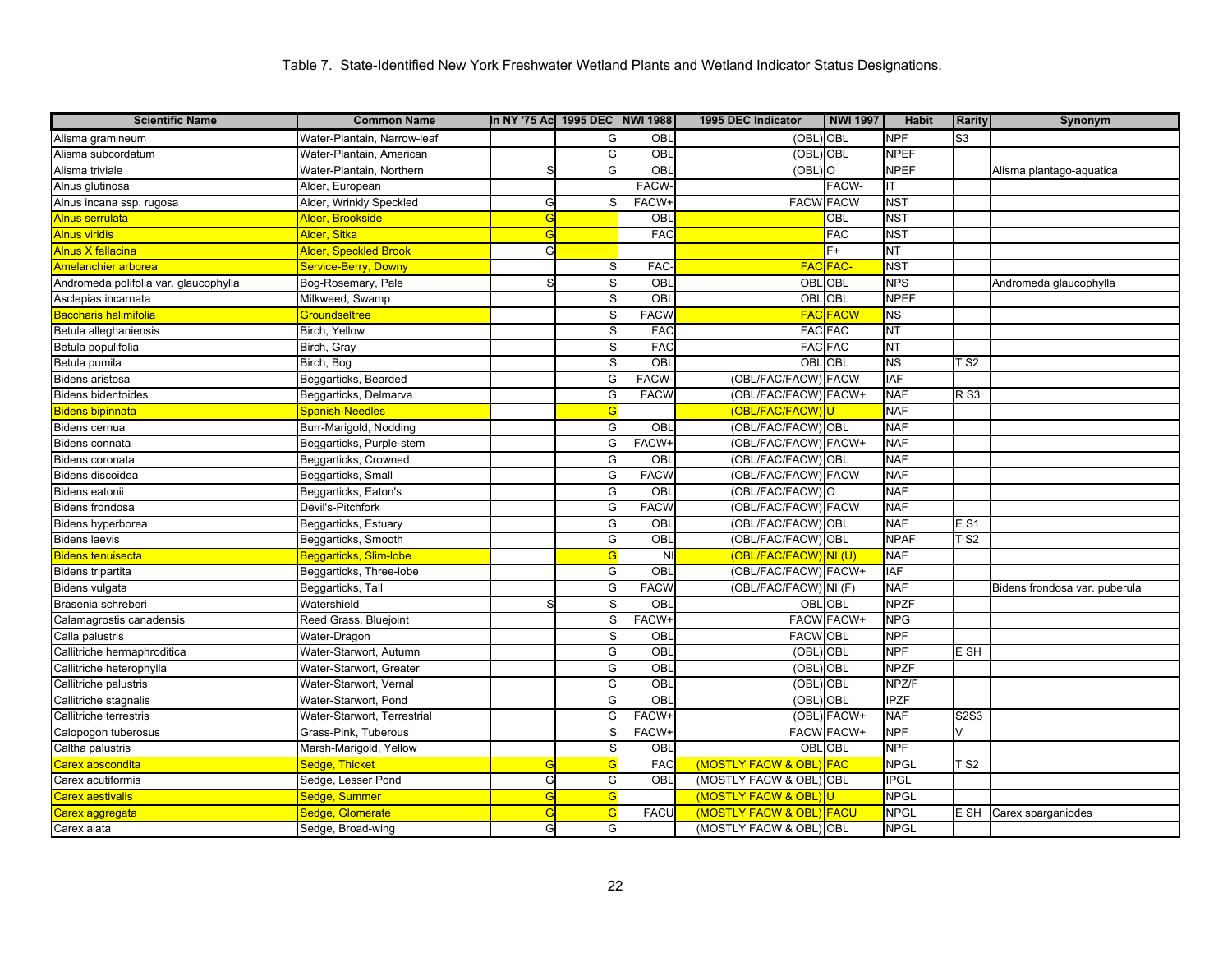| <b>Scientific Name</b>         | <b>Common Name</b>               | In NY '75 Ac 1995 DEC   NWI 1988 |            |             | 1995 DEC Indicator        | <b>NWI 1997</b> | Habit        | <b>Rarity</b>                 | Synonym |
|--------------------------------|----------------------------------|----------------------------------|------------|-------------|---------------------------|-----------------|--------------|-------------------------------|---------|
| Carex albicans var. albicans   | Sedge, White-tinge               | G                                |            |             | (MOSTLY FACW & OBL) NI(U) |                 | <b>NPGL</b>  |                               |         |
| Carex albicans var. emmonsii   | Sedge, Emmons' White-Tinge       | G                                | G          |             | (MOSTLY FACW & OBL)       | lul             | <b>NPGL</b>  | S <sub>3</sub>                |         |
| Carex albolutescens            | Sedge, Green-white               | G                                | G          | <b>FACW</b> | (MOSTLY FACW & OBL) FACW  |                 | <b>NPGL</b>  |                               |         |
| Carex albursina                | Sedge, White Bear                | G                                | G          |             | (MOSTLY FACW & OBL)       | IU.             | <b>NPGL</b>  |                               |         |
| Carex alopecoidea              | Sedge, Fox-tail                  | G                                | G          | <b>FACW</b> | (MOSTLY FACW & OBL) FACW  |                 | <b>NPGL</b>  |                               |         |
| Carex amphibola var. amphibola | Sedge, Eastern Narrow-leaf       | G                                | G          | <b>FAC</b>  | (MOSTLY FACW & OBL) FAC   |                 | <b>NPGL</b>  | $E$ S1                        |         |
| Carex amphibola var. rigida    | Sedge, Stiff Eastern Narrow-leaf | G                                | G          | <b>FAC</b>  | (MOSTLY FACW & OBL) FAC   |                 | <b>NPGL</b>  |                               |         |
| Carex amphibola var. turgida   | Sedge, Inflated Narrow-leaf      | G                                | G          | <b>FAC</b>  | (MOSTLY FACW & OBL) FAC   |                 | <b>NPGL</b>  |                               |         |
| Carex annectens                | Sedge, Yellow-fruit              | G                                | G          | <b>FACW</b> | (MOSTLY FACW & OBL) FACW  |                 | <b>NPGL</b>  |                               |         |
| Carex appalachica              | Sedge, Appalachian               | G                                | $\epsilon$ |             | (MOSTLY FACW & OBL        |                 | <b>NPGL</b>  |                               |         |
| Carex aquatilis                | Sedge, Leafy Tussock             | G                                | G          | OBL         | (MOSTLY FACW & OBL) OBL   |                 | <b>NPEGL</b> |                               |         |
| Carex arcta                    | Sedge, Northern Cluster          | G                                | G          | OBL         | (MOSTLY FACW & OBL) OBL   |                 | <b>NPGL</b>  | E S1                          |         |
| Carex arctata                  | Sedge, Drooping Woodland         | G                                | G          |             | (MOSTLY FACW & OBL)       |                 | <b>NPGL</b>  |                               |         |
| Carex argyrantha               | Sedge, Hay                       | G                                | G          |             | (MOSTLY FACW & OBL)U      |                 | <b>NPGL</b>  |                               |         |
| Carex atherodes                | Sedge, Wheat                     | G                                | G          | OBL         | (MOSTLY FACW & OBL) OBL   |                 | <b>NPGL</b>  | <b>ES1</b>                    |         |
| Carex atlantica                | Sedge, Prickly Bog               | G                                | G          | FACW+       | (MOSTLY FACW & OBL) FACW+ |                 | <b>NPEGL</b> |                               |         |
| Carex atratiformis             | Sedge, Scabrous Black            | G                                | G          | FACW-       | (MOSTLY FACW & OBL) FACW- |                 | <b>NPGL</b>  | <b>ES1</b>                    |         |
| Carex aurea                    | Sedge, Golden-fruit              | G                                | G          | <b>FACW</b> | (MOSTLY FACW & OBL) FACW  |                 | <b>NPGL</b>  |                               |         |
| Carex backii                   | Sedge, Back's                    | G                                | G          |             | (MOSTLY FACW & OBL)       |                 | <b>NPGL</b>  | $\overline{\text{T}}$ S2      |         |
| Carex baileyi                  | Sedge, Bailey's                  | G                                | G          | OBL         | (MOSTLY FACW & OBL) OBL   |                 | <b>NPGL</b>  |                               |         |
| Carex barrattii                | Sedge, Barratt's                 | G                                | G          | OBL         | (MOSTLY FACW & OBL) OBL   |                 | <b>NPGL</b>  | E S1                          |         |
| Carex bebbii                   | Sedge, Bebb's                    | G                                | G          | OBL         | (MOSTLY FACW & OBL) OBL   |                 | <b>NPGL</b>  |                               |         |
| Carex bicknellii               | Sedge, Bicknell's                | G                                | G          | <b>FACU</b> | (MOSTLY FACW & OBL) FACU  |                 | <b>NPGL</b>  | T S3                          |         |
| Carex bigelowii                | Sedge, Bigelow's                 | G                                | G          | FACW-       | (MOSTLY FACW & OBL) FACW- |                 | <b>NPGL</b>  | $\overline{\text{T}}$ S2      |         |
| Carex blanda                   | Sedge, Eastern Woodland          | G                                | G          | <b>FAC</b>  | (MOSTLY FACW & OBL)       | <b>FAC</b>      | <b>NPGL</b>  |                               |         |
| <b>Carex brevior</b>           | Sedge, Short-beak                | G                                | G          | UPL         | (MOSTLY FACW & OBL)       | UPL             | <b>NPEGL</b> |                               |         |
| Carex bromoides                | Sedge, Brome-like                | G                                | G          | <b>FACW</b> | (MOSTLY FACW & OBL) FACW+ |                 | <b>NPGL</b>  |                               |         |
| Carex brunnescens              | Sedge, Brownish                  | G                                | G          | <b>FACW</b> | (MOSTLY FACW & OBL) FACW  |                 | <b>NPGL</b>  |                               |         |
| Carex bullata                  | Sedge, Button                    | G                                | G          | OBL         | (MOSTLY FACW & OBL) OBL   |                 | <b>NPGL</b>  | S <sub>1</sub>                |         |
| Carex bushii                   | Sedge, Bush's                    | G                                | G          | <b>FACW</b> | (MOSTLY FACW & OBL) FACW  |                 | <b>NPGL</b>  | S <sub>3</sub>                |         |
| Carex buxbaumii                | Sedge, Brown Bog                 | G                                | G          | OBL         | MOSTLY FACW & OBL OBL     |                 | <b>NPEGL</b> | T S2                          |         |
| Carex canescens                | Sedge, Hoary                     | G                                | G          | OBL         | (MOSTLY FACW & OBL) OBL   |                 | <b>NPGL</b>  |                               |         |
| Carex capillaris               | Sedge, Hair-like                 | G                                | G          | <b>FACW</b> | (MOSTLY FACW & OBL) FACW  |                 | <b>NPGL</b>  | E S1                          |         |
| Carex careyana                 | Sedge, Carey's                   | G                                | $\epsilon$ |             | (MOSTLY FACW & OBL)U      |                 | <b>NPGL</b>  |                               |         |
| Carex caroliniana              | Sedge, Carolina                  | G                                | G          | <b>FACU</b> | (MOSTLY FACW & OBL) FACU  |                 | <b>NPGL</b>  | E SH                          |         |
| Carex caryophyllea             | Sedge, Vernal                    | G                                | G          |             | (MOSTLY FACW & OBL)       |                 | <b>IPGL</b>  |                               |         |
| Carex castanea                 | Sedge, Chestnut-color            | G                                | G          | OBL         | (MOSTLY FACW & OBL) OBL   |                 | <b>NPGL</b>  |                               |         |
| Carex cephaloidea              | Sedge, Thin-leaf                 | G                                | G          | FAC+        | (MOSTLY FACW & OBL) FAC+  |                 | <b>NPGL</b>  |                               |         |
| Carex cephalophora             | Sedge, Oval-leaf                 | G                                | G          | <b>FACU</b> | (MOSTLY FACW & OBL) FACU  |                 | <b>NPGL</b>  |                               |         |
| Carex chordorrhiza             | Sedge, Rope-root                 | G                                | G          | OBL         | (MOSTLY FACW & OBL) OBL   |                 | <b>NPGL</b>  | T S2                          |         |
| Carex collinsii                | Sedge, Collins'                  | G                                | G          | OBL         | (MOSTLY FACW & OBL) OBL   |                 | <b>NPEGL</b> | S <sub>1</sub> S <sub>2</sub> |         |
| <b>Carex communis</b>          | Sedge, Fibrous-root              | G                                | G          |             | (MOSTLY FACW & OBL)       | IU.             | <b>NPGL</b>  |                               |         |
| Carex comosa                   | Sedge, Bearded                   | G                                | G          | OBL         | (MOSTLY FACW & OBL) OBL   |                 | <b>NPEGL</b> |                               |         |
| Carex conjuncta                | Sedge, Soft Fox                  | G                                | G          | <b>FACW</b> | (MOSTLY FACW & OBL) FACW  |                 | <b>NPGL</b>  | E SH                          |         |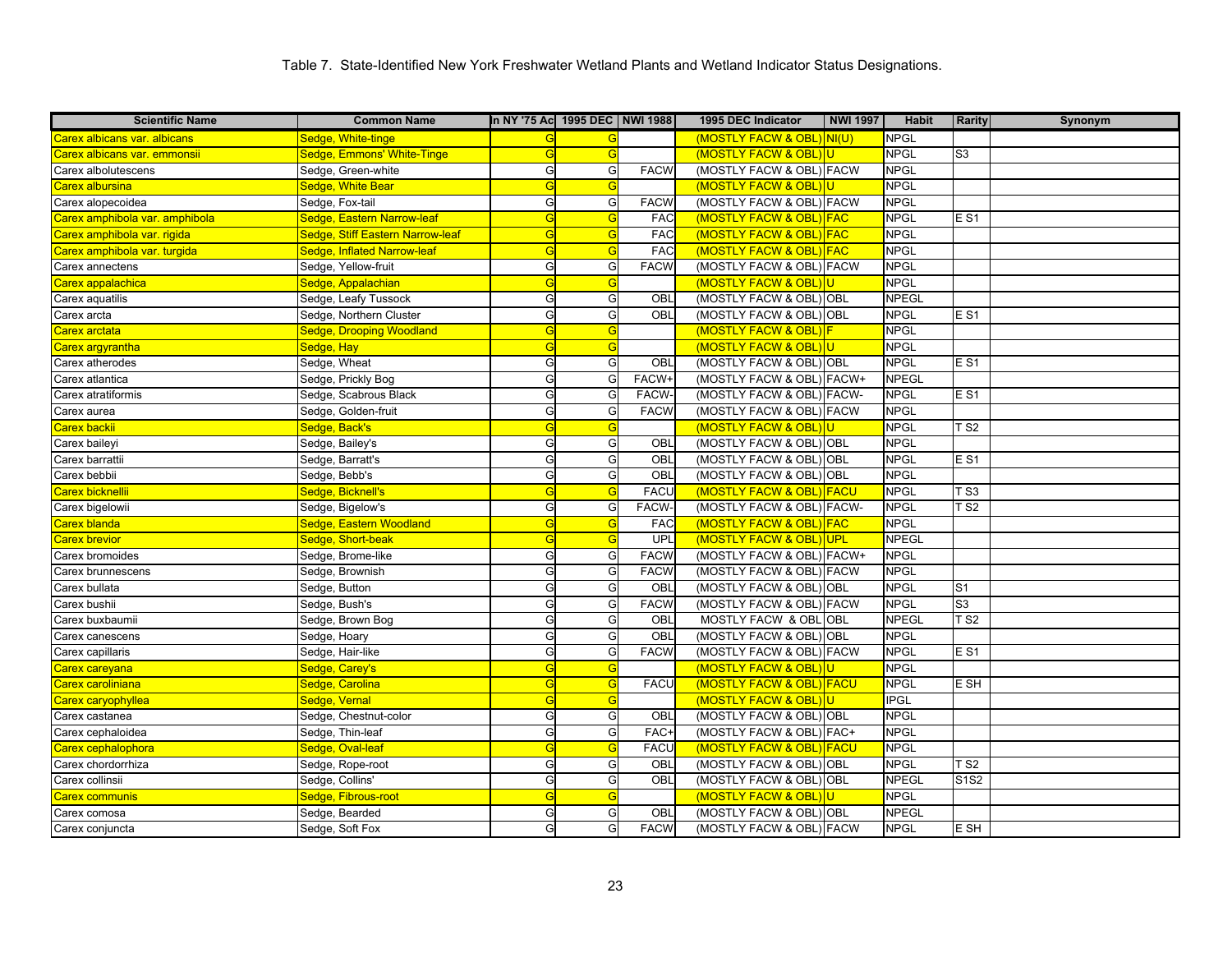| <b>Scientific Name</b>     | <b>Common Name</b>             | In NY '75 Ac 1995 DEC   NWI 1988 |                |             | 1995 DEC Indicator        | <b>NWI 1997</b> | <b>Habit</b> | <b>Rarity</b>          | Synonym                           |
|----------------------------|--------------------------------|----------------------------------|----------------|-------------|---------------------------|-----------------|--------------|------------------------|-----------------------------------|
| Carex conoidea             | Sedge, Open-field              |                                  |                | <b>FACU</b> | (MOSTLY FACW & OBL) FACU  |                 | <b>NPGL</b>  |                        |                                   |
| Carex crawei               | Sedge, Crawe's                 | G                                | G              | <b>FACW</b> | (MOSTLY FACW & OBL) FACW  |                 | <b>NPGL</b>  | <b>S1S2</b>            |                                   |
| Carex crawfordii           | Sedge, Crawford's              | G                                | G              | <b>FAC</b>  | (MOSTLY FACW & OBL) FAC   |                 | <b>NPGL</b>  |                        |                                   |
| Carex crinita              | Sedge, Fringed                 | G                                | G              | OBL         | (MOSTLY FACW & OBL) OBL   |                 | <b>NPEGL</b> |                        |                                   |
| Carex cristatella          | Sedge, Crested                 | G                                | G              | <b>FACW</b> | (MOSTLY FACW & OBL) FACW  |                 | <b>NPEGL</b> |                        |                                   |
| Carex cryptolepis          | Sedge, Northeastern            | G                                | G              | OBL         | (MOSTLY FACW & OBL)       | <b>OBL</b>      | <b>NPGL</b>  | S <sub>3</sub>         |                                   |
| Carex cumulata             | Sedge, Clustered               | G                                | G              | <b>FACU</b> | (MOSTLY FACW & OBL) FACU  |                 | <b>NPGL</b>  | <b>S2S3</b>            |                                   |
| Carex davisii              | Sedge, Davis'                  | G                                | G              | <b>FAC</b>  | (MOSTLY FACW & OBL)       | <b>FAC-</b>     | <b>NPGL</b>  | T S2                   |                                   |
| Carex debilis var. debilis | Sedge, White-edge              | G                                | G              | <b>FAC</b>  | (MOSTLY FACW & OBL) FAC   |                 | <b>NPGL</b>  | S <sub>3</sub>         |                                   |
| Carex debilis var. rudgei  | Sedge, White-edge Rudge's      | G                                | G              | <b>FAC</b>  | (MOSTLY FACW & OBL) FAC   |                 | <b>NPGL</b>  |                        |                                   |
| Carex decomposita          | Sedge, Cypress-knee            | G                                | G              | OBL         | (MOSTLY FACW & OBL) OBL   |                 | <b>NPGL</b>  | E SH                   |                                   |
| Carex deflexa              | Sedge, Northern                | G                                | G              |             | (MOSTLY FACW & OBL) F+    |                 | <b>NPGL</b>  |                        |                                   |
| Carex deweyana             | Sedge, Round-fruit Short-scale | G                                | G              | <b>FACU</b> | (MOSTLY FACW & OBL) FACU  |                 | <b>NPGL</b>  |                        |                                   |
| Carex diandra              | Sedge, Lesser Tussock          | G                                | G              | OBL         | (MOSTLY FACW & OBL) OBL   |                 | <b>NPGL</b>  |                        |                                   |
| Carex digitalis            | Sedge, Slender Woodland        | G                                | $\overline{C}$ | <b>UPL</b>  | (MOSTLY FACW & OBL)       | <b>UPL</b>      | <b>NPGL</b>  |                        |                                   |
| Carex disperma             | Sedge, Soft-leaf               | G                                | G              | FACW+       | (MOSTLY FACW & OBL) FACW+ |                 | <b>NPGL</b>  |                        |                                   |
| <mark>Carex eburnea</mark> | Sedge, Bristle-leaf            | G                                | G              | <b>FACU</b> | (MOSTLY FACW & OBL) FACU  |                 | <b>NPGL</b>  |                        |                                   |
| Carex echinata             | Sedge, Star                    | G                                | G              | OBL         | (MOSTLY FACW & OBL) OBL*  |                 | <b>NPGL</b>  |                        |                                   |
| Carex emoryi               | Sedge, Emory's                 | G                                | G              | OBL         | (MOSTLY FACW & OBL) OBL   |                 | <b>NPGL</b>  | <b>ES1</b>             |                                   |
| Carex exilis               | Sedge, Coastal                 | G                                | G              | OBL         | (MOSTLY FACW & OBL) OBL   |                 | <b>NPGL</b>  |                        |                                   |
| Carex extensa              | Sedge, Long-bract              | G                                | G              | OBL         | (MOSTLY FACW & OBL) OBL   |                 | <b>IPGL</b>  |                        |                                   |
| Carex festucacea           | Sedge, Fescue                  | G                                | G              | <b>FAC</b>  | (MOSTLY FACW & OBL)       | <b>FAC</b>      | <b>NPGL</b>  |                        |                                   |
| Carex flacca               | Sedge, Heath                   | G                                | G              |             | (MOSTLY FACW & OBL)U      |                 | <b>IPGL</b>  |                        |                                   |
| Carex flava                | Sedge, Yellow-green            | G                                | G              | OBL         | (MOSTLY FACW & OBL) OBL   |                 | <b>NPGL</b>  |                        |                                   |
| Carex folliculata          | Sedge, Northern Long           | G                                | G              |             | (MOSTLY FACW & OBL) OBL   |                 | <b>NPGL</b>  |                        |                                   |
| Carex formosa              | Sedge, Handsome                | G                                | G              | <b>FAC</b>  | (MOSTLY FACW & OBL) FAC   |                 | <b>NPGL</b>  | <b>S2S3</b>            |                                   |
| Carex frankii              | Sedge, Frank's                 | G                                | G              | OBL         | (MOSTLY FACW & OBL) OBL   |                 | <b>NPEGL</b> | E S1                   |                                   |
| Carex garberi              | Sedge, Elk                     | G                                | G              | <b>FACW</b> | (MOSTLY FACW & OBL) FACW  |                 | <b>NPGL</b>  | E <sub>S1</sub>        |                                   |
| Carex glaucodea            | Sedge, Blue                    | G                                | G              | <b>FAC</b>  | (MOSTLY FACW & OBL) FAC   |                 | <b>NPGL</b>  | E S1                   | Carex flaccosperma var. glaucodea |
| Carex gracilescens         | Sedge, Slender Loose-flower    | G                                | G              |             | (MOSTLY FACW & OBL)U      |                 | <b>NPGL</b>  |                        |                                   |
| Carex gracillima           | Sedge, Graceful                | G                                | G              | FACU'       | (MOSTLY FACW & OBL) FACU  |                 | <b>NPGL</b>  |                        |                                   |
| Carex granularis           | Sedge, Limestone Meadow        | G                                | G              | FACW+       | (MOSTLY FACW & OBL) FACW+ |                 | <b>NPGL</b>  |                        |                                   |
| Carex grayi                | Sedge, Gray's                  | G                                | G              | FACW+       | (MOSTLY FACW & OBL) FACW+ |                 | <b>NPGL</b>  |                        |                                   |
| Carex grisea               | Sedge, Inflated Narrow-leaf    | G                                | $\epsilon$     | <b>FAC</b>  | (MOSTLY FACW & OBL) FAC   |                 | <b>NPGL</b>  |                        | Carex amphibola var. turgida      |
| Carex gynandra             | Sedge, Nodding                 | G                                | G              | OBL         | (MOSTLY FACW & OBL) OBL   |                 | <b>NPGL</b>  |                        | Carex crinita var. gynandra       |
| Carex gynocrates           | Sedge, Northern Bog            | G                                | G              | OBL         | (MOSTLY FACW & OBL) OBL   |                 | <b>NPGL</b>  | <b>ES1</b>             |                                   |
| Carex haydenii             | Sedge, Cloud                   | G                                | G              | OBL         | (MOSTLY FACW & OBL) OBL   |                 | <b>NPEGL</b> | E S1                   |                                   |
| Carex hirsutella           | Sedge, Fuzzy-wuzzy             | G                                | G              |             | (MOSTLY FACW & OBL)U      |                 | <b>NPGL</b>  |                        |                                   |
| Carex hirta                | Sedge, Hammer                  | G                                | G              |             | (MOSTLY FACW & OBL)U      |                 | <b>IPGL</b>  |                        |                                   |
| Carex hirtifolia           | Sedge, Pubescent               | G                                | G              |             | (MOSTLY FACW & OBL) U     |                 | <b>NPGL</b>  |                        |                                   |
| Carex hitchcockiana        | Sedge, Hitchcock's             | G                                | G              |             | (MOSTLY FACW & OBL)       |                 | <b>NPGL</b>  | <b>S2S3</b>            |                                   |
| Carex hormathodes          | Sedge, Marsh Straw             | G                                | G              | OBL         | (MOSTLY FACW & OBL) OBL   |                 | <b>NPGL</b>  | <b>S2S3</b>            |                                   |
| <u>Carex houghtoniana</u>  | Sedge, Houghton's              | G                                | G              |             | (MOSTLY FACW & OBL)       | lU.             | <b>NPGL</b>  | $\overline{\sqrt{S2}}$ |                                   |
| Carex hyalinolepis         | Sedge, Shoreline               | G                                | G              | <b>OBL</b>  | (MOSTLY FACW & OBL) OBL   |                 | <b>NPGL</b>  |                        |                                   |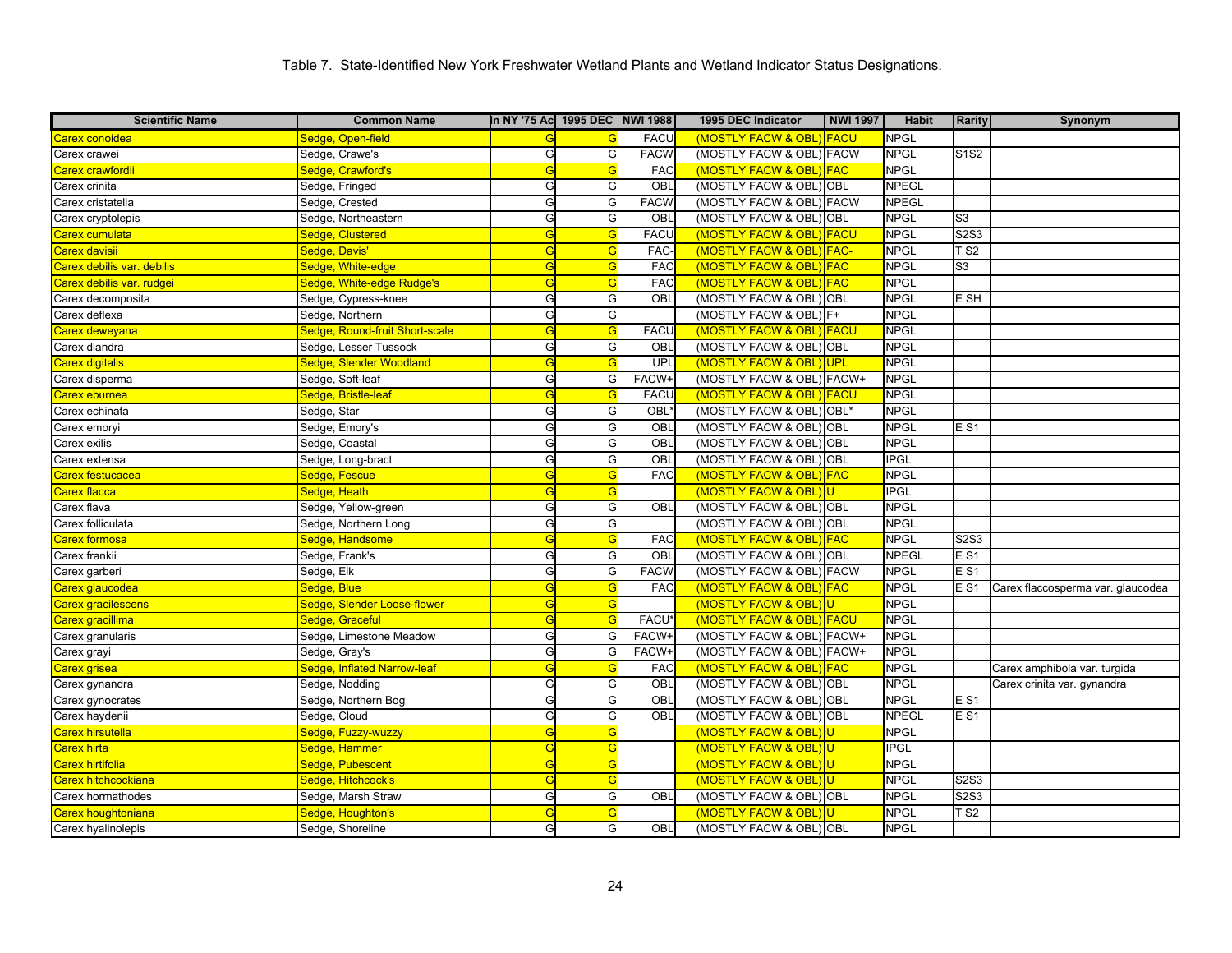| <b>Scientific Name</b>         | <b>Common Name</b>         | In NY '75 Ac 1995 DEC NWI 1988 |   |                   | 1995 DEC Indicator             | <b>NWI 1997</b> | <b>Habit</b> | <b>Rarity</b>    | Synonym                         |
|--------------------------------|----------------------------|--------------------------------|---|-------------------|--------------------------------|-----------------|--------------|------------------|---------------------------------|
| Carex hystericina              | Sedge, Porcupine           | G                              | G | OBL               | (MOSTLY FACW & OBL) OBL        |                 | <b>NPEGL</b> |                  |                                 |
| Carex interior                 | Sedge, Inland              | G                              | G | OBL               | (MOSTLY FACW & OBL) OBL        |                 | <b>NPGL</b>  |                  |                                 |
| Carex intumescens              | Sedge, Greater Bladder     | G                              | G | FACW+             | (MOSTLY FACW & OBL) FACW+      |                 | <b>NPGL</b>  |                  |                                 |
| Carex jamesii                  | Sedge, James'              | G                              | G |                   | (MOSTLY FACW & OBL             |                 | <b>NPGL</b>  | T S2             |                                 |
| Carex lacustris                | Sedge, Lakebank            | G                              | G | OBL               | (MOSTLY FACW & OBL) OBL        |                 | <b>NPEGL</b> |                  |                                 |
| Carex laevivaginata            | Sedge, Smooth-sheath       | G                              | G | OBL               | (MOSTLY FACW & OBL) OBL        |                 | <b>NPGL</b>  |                  |                                 |
| Carex lapponica                | Sedge, Lapland             | G                              | G | NI                | (MOSTLY FACW & OBL) NI (U)     |                 | <b>NPGL</b>  |                  |                                 |
| Carex lasiocarpa               | Sedge, Woolly-fruit        | G                              | G | OBL               | (MOSTLY FACW & OBL) OBL        |                 | <b>NPEGL</b> |                  |                                 |
| Carex laxiculmis               | Sedge, Spreading           | G                              | G |                   | (MOSTLY FACW & OBL)U           |                 | <b>NPGL</b>  |                  |                                 |
| Carex laxiculmis var. copulata | Sedge, Hybrid              | G                              | G |                   | (MOSTLY FACW & OBL)            | U               | <b>NPGL</b>  |                  |                                 |
| Carex laxiflora                | Sedge, Broad Loose-flower  | G                              | G | FACU'             | (MOSTLY FACW & OBL) FACU*      |                 | <b>NPGL</b>  |                  |                                 |
| Carex laxiflora var. serrulata | Sedge, Jagged Loose-flower | G                              | G | FACU              | (MOSTLY FACW & OBL) FACU*      |                 | <b>NPGL</b>  | E SH             |                                 |
| Carex leavenworthii            | Sedge, Leavenworth's       | G                              | G | <b>FACU</b>       | (MOSTLY FACW & OBL) FACU       |                 | <b>NPGL</b>  |                  | Carex cephalophhora v. leavenw. |
| Carex lenticularis             | Sedge, Lakeshore           | G                              | G | OBL               | (MOSTLY FACW & OBL) OBL        |                 | <b>NPGL</b>  |                  |                                 |
| Carex leptalea                 | Sedge, Bristly-stalk       | G                              | G | OBL               | (MOSTLY FACW & OBL) OBL        |                 | <b>NPGL</b>  |                  |                                 |
| Carex leptonervia              | Sedge, Nerveless Woodland  | G                              | G | <b>FACW</b>       | (MOSTLY FACW & OBL) FACW       |                 | <b>NPGL</b>  |                  |                                 |
| Carex limosa                   | Sedge, Mud                 | G                              | G | OBL               | (MOSTLY FACW & OBL) OBL        |                 | <b>NPGL</b>  |                  |                                 |
| Carex livida                   | Sedge, Livid               | G                              | G | OBL               | (MOSTLY FACW & OBL) OBL        |                 | <b>NPGL</b>  | $E$ S1           |                                 |
| Carex longii                   | Sedge, Long's              | G                              | G | OBL               | (MOSTLY FACW & OBL) OBL        |                 | <b>NPEGL</b> |                  |                                 |
| Carex lucorum                  | Sedge, Blue Ridge          | G                              | G |                   | (MOSTLY FACW & OBL)            |                 | <b>NPGL</b>  |                  |                                 |
| Carex lupuliformis             | Sedge, False Hop           | G                              | G | FACW+             | (MOSTLY FACW & OBL) FACW+      |                 | <b>NPGL</b>  | <b>S2S3</b>      |                                 |
| Carex lupulina                 | Sedge, Hop                 | G                              | G | OBL               | (MOSTLY FACW & OBL) OBL        |                 | <b>NPGL</b>  |                  |                                 |
| Carex lurida                   | Sedge, Sallow              | G                              | G | OBL               | (MOSTLY FACW & OBL) OBL        |                 | <b>NPGL</b>  |                  |                                 |
| Carex magellanica              | Sedge, Boreal-bog          | G                              | G | OBL               | (MOSTLY FACW & OBL) OBL        |                 | <b>NPEGL</b> |                  |                                 |
| Carex meadii                   | Sedge, Mead's              | G                              | G | <b>FAC</b>        | <b>(MOSTLY FACW &amp; OBL)</b> | <b>FAC</b>      | <b>NPGL</b>  | E SH             |                                 |
| Carex merritt-fernaldii        | Sedge, Fernald's           | G                              | G |                   | (MOSTLY FACW & OBL)U           |                 | <b>NPGL</b>  | <b>S2S3</b>      |                                 |
| Carex mesochorea               | Sedge, Midland             | G                              | G | <b>FACU</b>       | (MOSTLY FACW & OBL) FACU       |                 | <b>NPGL</b>  | E S <sub>2</sub> | Carex cephalophhora v. mesoch.  |
| Carex michauxiana              | Sedge, Michaux's           | G                              | G | OBL               | (MOSTLY FACW & OBL) OBL        |                 | <b>NPGL</b>  |                  |                                 |
| Carex mitchelliana             | Sedge, Mitchell's          | G                              | G | OBL               | (MOSTLY FACW & OBL) OBL        |                 | <b>NPGL</b>  | TS2              | Carex crinita var. mitchelliana |
| Carex molesta                  | Sedge, Troublesome         | G                              | G |                   | (MOSTLY FACW & OBL) FACU       |                 | <b>NPGL</b>  | T S2             |                                 |
| Carex muehlenbergii            | Sedge, Muhlenberg's        | G                              | G |                   | (MOSTLY FACW & OBL)            |                 | <b>NPGL</b>  | S3               |                                 |
| Carex nigra                    | Sedge, Smooth Black        | G                              | G | FACW+             | (MOSTLY FACW & OBL) FACW+      |                 | <b>NPGL</b>  | E SH             |                                 |
| Carex nigromarginata           | Sedge, Black-edge          | G                              | G | <b>UPL</b>        | (MOSTLY FACW & OBL)UPL         |                 | <b>NPGL</b>  | E SH             |                                 |
| Carex normalis                 | Sedge, Greater Straw       | G                              | G | <b>FACU</b>       | (MOSTLY FACW & OBL) FACU       |                 | <b>NPGL</b>  |                  |                                 |
| Carex novae-angliae            | Sedge, New England         | G                              | G | <b>FACU</b>       | (MOSTLY FACW & OBL)            | <b>FACU*</b>    | <b>NPGL</b>  |                  |                                 |
| Carex oligocarpa               | Sedge, Richwoods           | G                              | G |                   | <b>(MOSTLY FACW &amp; OBL</b>  |                 | <b>NPGL</b>  |                  |                                 |
| Carex oligosperma              | Sedge, Few-seed            | G                              | S | OBL               |                                | OBL OBL         | <b>NPGL</b>  | S <sub>3</sub>   |                                 |
| Carex ormostachya              | Sedge, Necklace-spike      | G                              | G | FACU <sup>*</sup> | (MOSTLY FACW & OBL) FACU*      |                 | <b>NPGL</b>  |                  | Carex laxiflora                 |
| Carex ovalis                   | Sedge, Oval                | G                              | G | <b>FAC</b>        | (MOSTLY FACW & OBL) NR (U)     |                 | <b>NPGL</b>  |                  | Carex leporina                  |
| Carex pallescens               | Sedge, Pale                | G                              | G |                   | (MOSTLY FACW & OBL) U          |                 | <b>NPGL</b>  |                  |                                 |
| Carex panicea                  | Sedge, Grass-like          | G                              | G |                   | (MOSTLY FACW & OBL)U           |                 | <b>IPGL</b>  |                  |                                 |
| Carex pauciflora               | Sedge, Few-flower          | G                              | G | OBL               | (MOSTLY FACW & OBL) OBL        |                 | <b>NPGL</b>  |                  |                                 |
| Carex peckii                   | Sedge, Peck's              | G                              | G |                   | (MOSTLY FACW & OBL) U          |                 | <b>NPGL</b>  |                  |                                 |
| Carex pedunculata              | Sedge, Long-stalk          | G                              | G |                   | (MOSTLY FACW & OBL) U          |                 | <b>NPGL</b>  |                  |                                 |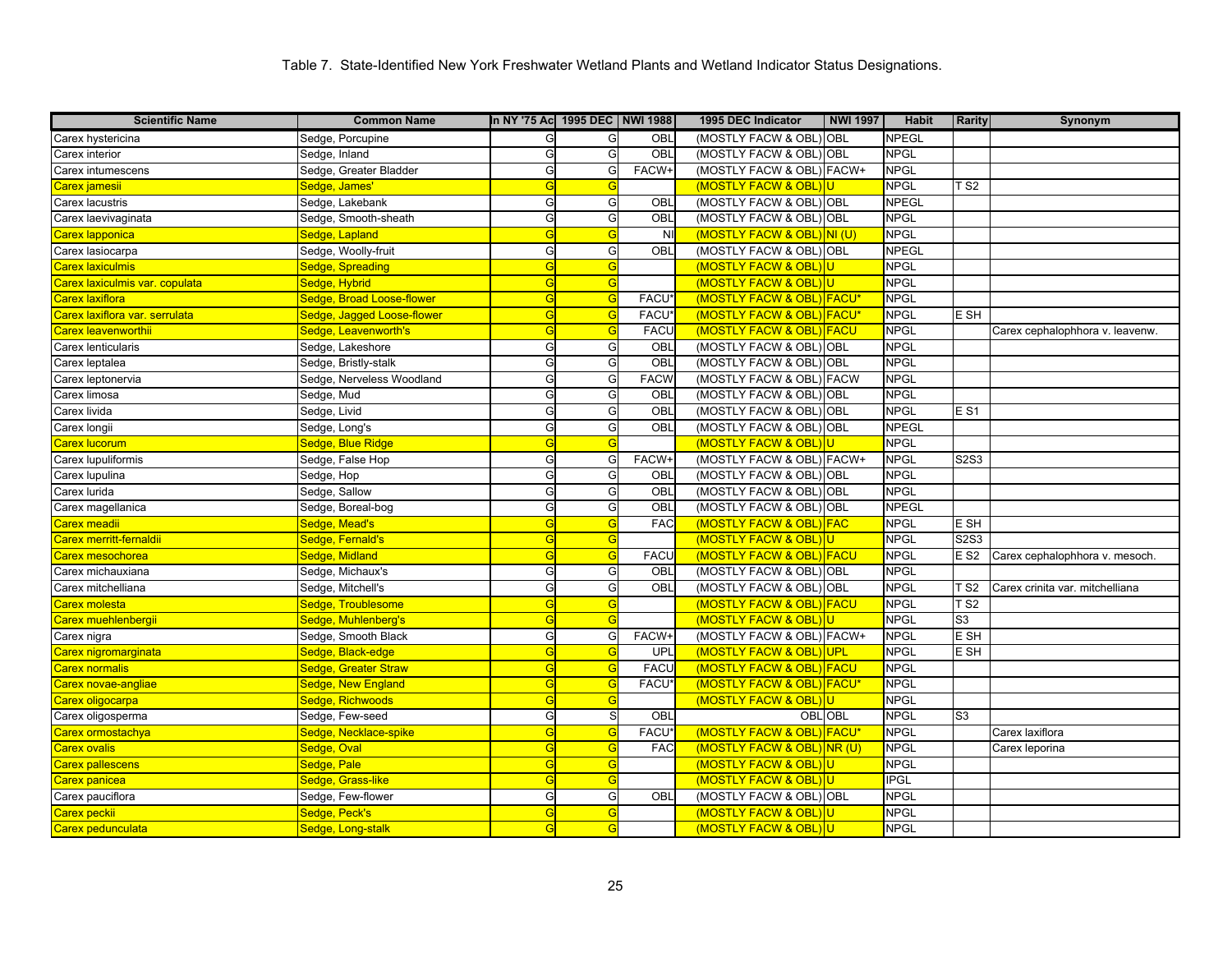| <b>Scientific Name</b>     | <b>Common Name</b>               | In NY '75 Ac  1995 DEC   NWI 1988 |   |                | 1995 DEC Indicator         | <b>NWI 1997</b>  | Habit        | <b>Rarity</b>                 | Synonym                      |
|----------------------------|----------------------------------|-----------------------------------|---|----------------|----------------------------|------------------|--------------|-------------------------------|------------------------------|
| Carex pellita              | Sedge, Woolly                    | G                                 | G | OBL            | (MOSTLY FACW & OBL) OBL    |                  | <b>NPGL</b>  |                               | Carex languginosa            |
| Carex pensylvanica         | Sedge, Pennsylvania              | G                                 | G |                | (MOSTLY FACW & OBL)U       |                  | <b>NPGL</b>  |                               |                              |
| Carex plantaginea          | Sedge, Plantain-leaf             | G                                 | G |                | (MOSTLY FACW & OBL) F      |                  | <b>NPGL</b>  |                               |                              |
| Carex platyphylla          | Sedge, Broad-leaf                | G                                 | G |                | (MOSTLY FACW & OBL)        |                  | <b>NPGL</b>  |                               |                              |
| Carex polymorpha           | Sedge, Variable                  | G                                 | G | <b>FACL</b>    | (MOSTLY FACW & OBL)        | FACU             | <b>NPGL</b>  | <b>XSX</b>                    |                              |
| Carex praegracilis         | Sedge, Clustered Field           | G                                 | G | N <sub>1</sub> | (MOSTLY FACW & OBL)        | UPL <sup>*</sup> | <b>IPGL</b>  |                               |                              |
| Carex prairea              | Sedge, Prairie                   | G                                 | G | <b>FACW</b>    | (MOSTLY FACW & OBL) FACW   |                  | <b>NPGL</b>  |                               |                              |
| Carex prasina              | Sedge, Drooping                  | G                                 | G | OBL            | (MOSTLY FACW & OBL) OBL    |                  | <b>NPGL</b>  |                               |                              |
| Carex projecta             | Sedge, Necklace                  | G                                 | G | <b>FACW</b>    | (MOSTLY FACW & OBL) FACW   |                  | <b>NPGL</b>  |                               |                              |
| Carex pseudocyperus        | Sedge, Cypress-like              | G                                 | G | OBL            | (MOSTLY FACW & OBL) OBL    |                  | <b>NPEGL</b> |                               |                              |
| Carex radiata              | <mark>Sedge, Eastern Star</mark> | G                                 | G |                | (MOSTLY FACW & OBL)        |                  | <b>NPGL</b>  |                               |                              |
| Carex retroflexa           | Sedge, Reflexed                  | G                                 | G |                | (MOSTLY FACW & OBL)U       |                  | <b>NPGL</b>  | <b>S1S2</b>                   |                              |
| Carex retrorsa             | Sedge, Retrorse                  | G                                 | G | FACW+          | (MOSTLY FACW & OBL) FACW+  |                  | <b>NPGL</b>  |                               |                              |
| <b>Carex richardsonii</b>  | Sedge, Richardson's              | G                                 | G | <b>UPL</b>     | (MOSTLY FACW & OBL)UPL     |                  | <b>NPGL</b>  | X SX                          |                              |
| <b>Carex rosea</b>         | Sedge, Rosy                      | G                                 | G |                | (MOSTLY FACW & OBL) F-     |                  | <b>NPGL</b>  |                               |                              |
| Carex sartwellii           | Sedge, Sartwell's                | G                                 | G | OBL            | (MOSTLY FACW & OBL) OBL    |                  | <b>NPGL</b>  | S <sub>1</sub> S <sub>2</sub> |                              |
| Carex scabrata             | Sedge, Eastern Rough             | G                                 | G | OBL            | (MOSTLY FACW & OBL) OBL    |                  | <b>NPGL</b>  |                               |                              |
| Carex schweinitzii         | Sedge, Schweinitz's              | G                                 | G | OBI            | (MOSTLY FACW & OBL) OBL    |                  | <b>NPEGL</b> | <b>S2S3</b>                   |                              |
| <b>Carex scirpoidea</b>    | Sedge, Canadian Single-spike     | G                                 | G | <b>FACU</b>    | (MOSTLY FACW & OBL) FACU   |                  | <b>NPGL</b>  | $E$ S1                        |                              |
| Carex scoparia             | Sedge, Pointed Broom             | G                                 | G | <b>FACW</b>    | (MOSTLY FACW & OBL) FACW   |                  | <b>NPGL</b>  |                               |                              |
| Carex seorsa               | Sedge, Weak Stellate             | G                                 | G | <b>FACW</b>    | (MOSTLY FACW & OBL) FACW   |                  | <b>NPGL</b>  | T S3                          |                              |
| Carex shortiana            | Sedge, Short's                   | G                                 | G | <b>FAC</b>     | (MOSTLY FACW & OBL)        | <b>FAC</b>       | <b>NPGL</b>  | $E$ S1                        |                              |
| Carex siccata              | Sedge, Dry-spike                 | G                                 | G | NI             | (MOSTLY FACW & OBL) NI (F) |                  | <b>NPGL</b>  |                               |                              |
| <b>Carex silicea</b>       | Sedge, Beach                     | G                                 | G |                | (MOSTLY FACW & OBL)        | U                | <b>NPGL</b>  |                               |                              |
| <b>Carex sparganioides</b> | Sedge, Burr-reed                 | G                                 | G | <b>FACU</b>    | (MOSTLY FACW & OBL) FACU   |                  | <b>NPGL</b>  |                               |                              |
| Carex spicata              | Sedge, Prickly                   | G                                 | G |                | (MOSTLY FACW & OBL)U       |                  | <b>IPGL</b>  |                               |                              |
| Carex sprengelii           | Sedge, Long-beak                 | G                                 | G | <b>FACU</b>    | (MOSTLY FACW & OBL) FACU   |                  | <b>NPGL</b>  |                               |                              |
| Carex squarrosa            | Sedge, Squarrose                 | G                                 | G | <b>FACW</b>    | (MOSTLY FACW & OBL) FACW   |                  | <b>NPGL</b>  |                               |                              |
| Carex sterilis             | Sedge, Dioecious                 | G                                 | G | OBL            | (MOSTLY FACW & OBL) OBL    |                  | <b>NPGL</b>  |                               |                              |
| Carex stipata              | Sedge, Stalk-grain               | G                                 | G |                | (MOSTLY FACW & OBL) OBL    |                  | <b>NPGL</b>  |                               |                              |
| Carex straminea            | Sedge, Eastern Straw             | G                                 | G | <b>OBL</b>     | (MOSTLY FACW & OBL) OBL    |                  | <b>NPGL</b>  | $E$ S1                        |                              |
| Carex striata var. brevis  | Sedge, Walter's                  | G                                 | G | OBL            | (MOSTLY FACW & OBL) OBL    |                  | <b>NPGL</b>  | S <sub>3</sub>                | Carex walteriana var. brevis |
| Carex striatula            | Sedge, Lined                     | G                                 | G |                | (MOSTLY FACW & OBL)        | U                | <b>NPGL</b>  | $E$ S1                        |                              |
| Carex stricta              | Sedge, Tussock                   | G                                 | S | OBL            |                            | <b>OBLOBL</b>    | <b>NPEGL</b> |                               |                              |
| Carex styloflexa           | Sedge, Bent                      | G                                 | G | <b>FACW-</b>   | (MOSTLY FACW & OBL) FACW-  |                  | <b>NPGL</b>  | $E$ S <sub>1</sub>            |                              |
| <b>Carex swanii</b>        | Sedge, Swan's                    | G                                 | G | <b>FACL</b>    | (MOSTLY FACW & OBL) FACU   |                  | <b>NPGL</b>  |                               |                              |
| Carex sychnocephala        | Sedge, Many-head                 | G                                 | G | <b>FACW</b>    | (MOSTLY FACW & OBL) FACW   |                  | <b>NPGL</b>  | E SH                          |                              |
| Carex sylvatica            | Sedge, European Woodland         | G                                 | G |                | (MOSTLY FACW & OBL)        | U                | <b>IPGL</b>  |                               |                              |
| Carex tenera               | Sedge, Quill                     | G                                 | G | <b>FAC</b>     | (MOSTLY FACW & OBL) FAC    |                  | <b>NPGL</b>  |                               |                              |
| Carex tenuiflora           | Sedge, Sparse-flower             | G                                 | G | OBL            | (MOSTLY FACW & OBL) OBL    |                  | <b>NPGL</b>  | $E$ S1                        |                              |
| Carex tetanica             | Sedge, Rigid                     | G                                 | G | <b>FACW</b>    | (MOSTLY FACW & OBL) FACW   |                  | <b>NPGL</b>  |                               |                              |
| <b>Carex texensis</b>      | Sedge, Texas                     | G                                 | G |                | (MOSTLY FACW & OBL)        |                  | <b>IPGL</b>  |                               |                              |
| Carex tincta               | Sedge, Tinged                    | G                                 | G |                | (MOSTLY FACW & OBL) UPL    |                  | <b>NPGL</b>  | E SH                          |                              |
| Carex tonsa                | Sedge, Shaved                    | G                                 | G |                | (MOSTLY FACW & OBL)U       |                  | <b>NPGL</b>  |                               |                              |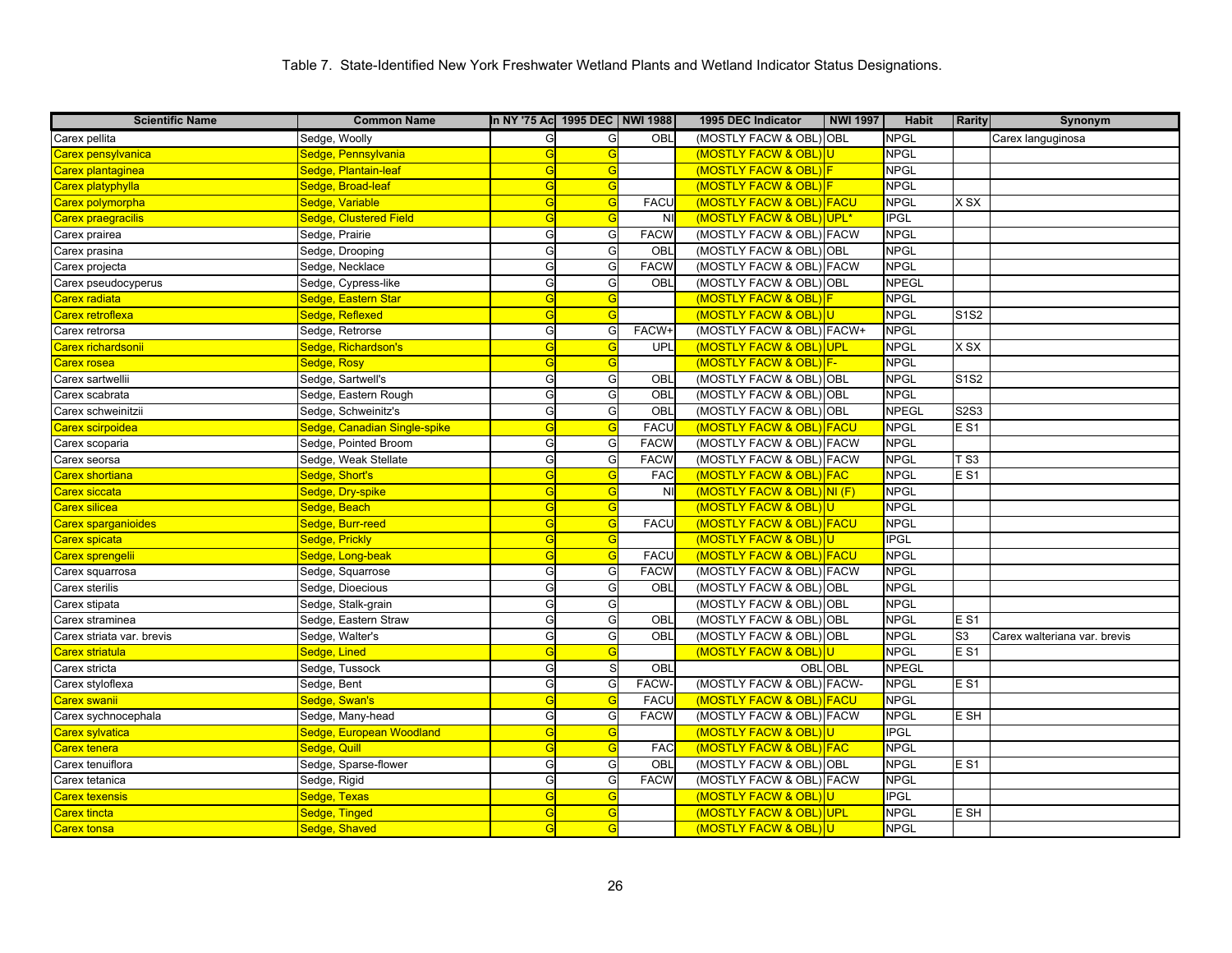| <b>Scientific Name</b>         | <b>Common Name</b>          | In NY '75 Ac 1995 DEC   NWI 1988 |   |             | 1995 DEC Indicator         | <b>NWI 1997</b>   | <b>Habit</b>             | <b>Rarity</b>   | Synonym              |
|--------------------------------|-----------------------------|----------------------------------|---|-------------|----------------------------|-------------------|--------------------------|-----------------|----------------------|
| Carex tonsa var. rugosperma    | Sedge, Wrinkle-seed         |                                  |   |             | (MOSTLY FACW & OBL) F-     |                   | <b>NPGL</b>              |                 |                      |
| Carex torta                    | Sedge, Twisted              | G                                | G | <b>FACW</b> | (MOSTLY FACW & OBL) FACW   |                   | <b>NPGL</b>              |                 |                      |
| Carex tribuloides              | Sedge, Blunt Broom          | G                                | G | FACW+       | (MOSTLY FACW & OBL) FACW+  |                   | <b>NPGL</b>              |                 |                      |
| Carex trichocarpa              | Sedge, Hairy Fruit          | G                                | G | OBL         | (MOSTLY FACW & OBL) OBL    |                   | <b>NPGL</b>              |                 |                      |
| Carex trisperma                | Sedge, Three-seed           | G                                | G | OBL         | (MOSTLY FACW & OBL) OBL    |                   | <b>NPEGL</b>             |                 |                      |
| Carex tuckermanii              | Sedge, Tuckerman's          | G                                | G | OBL         | (MOSTLY FACW & OBL)        | <b>OBL</b>        | <b>NPGL</b>              |                 |                      |
| Carex typhina                  | Sedge, Cat-tail             | G                                | G | FACW+       | (MOSTLY FACW & OBL) FACW+  |                   | <b>NPEGL</b>             | TS2             |                      |
| Carex umbellata                | Sedge, Parasol              | G                                | G |             | (MOSTLY FACW & OBL         |                   | <b>NPGL</b>              |                 |                      |
| Carex utriculata               | Sedge, Northwest Territory  | G                                | G |             | (MOSTLY FACW & OBL) NI (O) |                   | <b>NPGL</b>              |                 |                      |
| Carex vaginata                 | Sedge, Sheathed             | G                                | G | OBL         | (MOSTLY FACW & OBL)        | <b>OBL</b>        | <b>NPGL</b>              | E S1            |                      |
| Carex venusta var. minor       | Sedge, Dark-green           | G                                | G | OBL         | (MOSTLY FACW & OBL) OBL    |                   | <b>NPGL</b>              | <b>ES1</b>      |                      |
| Carex vesicaria                | Sedge, Lesser Bladder       | G                                | G | OBL         | (MOSTLY FACW & OBL) OBL    |                   | <b>NPEGL</b>             |                 |                      |
| Carex vestita                  | Sedge, Velvet               | G                                | G |             | (MOSTLY FACW & OBL)U       |                   | <b>NPGL</b>              |                 |                      |
| <b>Carex virescens</b>         | Sedge, Ribbed               | G                                | G |             | (MOSTLY FACW & OBL)U       |                   | <b>NPGL</b>              |                 |                      |
| Carex viridula                 | Sedge, Little Green         | G                                | G | OBL         | (MOSTLY FACW & OBL) OBL    |                   | <b>NPGL</b>              |                 |                      |
| Carex vulpinoidea              | Sedge, Common Fox           | G                                | G | OBL         | (MOSTLY FACW & OBL) OBL    |                   | <b>NPEGL</b>             |                 |                      |
| Carex wiegandii                | Sedge, Wiegand's            | G                                | G | OBL         | (MOSTLY FACW & OBL) OBL    |                   | <b>NPGL</b>              | E S1            |                      |
| <mark>Carex willdenowii</mark> | Sedge, Willdenow's          | G                                | G | UPL         | (MOSTLY FACW & OBL)        | UPL               | <b>NPGL</b>              | TS2             |                      |
| Carex woodii                   | Sedge, Pretty               | G                                | G | UPL         | (MOSTLY FACW & OBL)        | UPL               | <b>NPGL</b>              |                 |                      |
| Carex X aestivaliformis        | Sedge, Summerform           | G                                | G | FAC*        | (MOSTLY FACW & OBL) FAC*   |                   | <b>NPGL</b>              |                 |                      |
| Carex X knieskernii            | Sedge, Knieskern's          | G                                | G |             | (MOSTLY FACW & OBL)        | U                 | <b>NPGL</b>              |                 |                      |
| Carex X sullivantii            | Sedge, Sullivant's          |                                  | G |             | (MOSTLY FACW & OBL         |                   | <b>NPGL</b>              |                 |                      |
| Carpinus caroliniana           | Hornbeam, American          | S                                | S | <b>FAC</b>  | <b>FAC FAC</b>             |                   | <b>NT</b>                |                 |                      |
| Cephalanthus occidentalis      | Buttonbush, Common          | S                                |   | OBL         | <b>OBLOBL</b>              |                   | <b>NST</b>               |                 |                      |
| Ceratophyllum demersum         | Coon's-Tail                 |                                  | S | OBL         | <b>OBLOBL</b>              |                   | <b>NPZF</b>              |                 |                      |
| Chamaecyparis thyoides         | White-Cedar, Atlantic       |                                  | S | OBL         | OBL OBL                    |                   | <b>NT</b>                | <b>RS3</b>      |                      |
| Chamaedaphne calyculata        | Leatherleaf                 | S                                | S | OBL         | <b>OBLOBL</b>              |                   | $\overline{\text{NS}}$   |                 |                      |
| Chelone glabra                 | Turtlehead, White           |                                  | S | OBL         | OBL                        | <b>OBL</b>        | <b>NPF</b>               | V               |                      |
| Chrysosplenium americanum      | Golden-Saxifrage, American  |                                  |   | OBL         | <b>OBLOBL</b>              |                   | <b>NPF</b>               |                 |                      |
| Clethra alnifolia              | Sweet-Pepperbush, Coastal   |                                  | S | FAC-        |                            | FAC FAC+          | <b>NS</b>                |                 |                      |
| Comarum palustre               | Marshlocks, Purple          |                                  |   | OBL         | OBL                        | OBL               | <b>NPF</b>               |                 | Potentilla palustris |
| Cornus amomum                  | Dogwood, Silky              | G                                |   | <b>FACW</b> |                            | <b>FACW</b>       | ΝS                       |                 |                      |
| Cornus canadensis              | <b>Bunchberry, Canadian</b> | G                                |   | <b>FAC</b>  |                            | FAC-              | <b>NPFS</b>              |                 |                      |
| Cornus drummondii              | Dogwood, Rough-leaf         | G                                |   | <b>FAC</b>  |                            | <b>FAC</b>        | <b>NST</b>               | E <sub>S1</sub> |                      |
| Cornus florida                 | Dogwood, Flowering          | G                                |   | <b>FACU</b> |                            | <b>FACU-</b>      | <b>NST</b>               | $\vee$          |                      |
| Cornus mas                     | Cornelian-Cherry            | G                                |   |             |                            |                   | <b>IST</b>               |                 |                      |
| Cornus obliqua                 | Dogwood, Pale               | G                                |   | <b>FACW</b> |                            | <b>FACW</b>       | <b>NS</b>                |                 |                      |
| Cornus racemosa                | Dogwood, Stiff              | G                                |   | <b>FAC</b>  |                            | FAC-              | <b>NS</b>                |                 | Cornus foemina       |
| <mark>Cornus rugosa</mark>     | Dogwood, Round-leaf         | G                                |   |             |                            |                   | <b>NS</b>                |                 |                      |
| Cornus sericea                 | Dogwood, Redosier           | G                                | S | FACW+       |                            | <b>FACW FACW+</b> | <b>NS</b>                |                 | Cornus stolonifera   |
| Cornus X slavinii              | Dogwood, Slavin's           | $\overline{C}$                   |   |             |                            |                   | $\overline{\mathsf{NS}}$ |                 |                      |
| Decodon verticillatus          | Swamp-Loosestrife           | S                                | S | OBL         | OBL                        | OBL               | <b>NSHS</b>              |                 |                      |
| Drosera filiformis             | Sundew, Thread-leaf         |                                  | G | OBL         | (OBL                       | <b>OBL</b>        | <b>NPEF</b>              | R <sub>S3</sub> |                      |
| Drosera intermedia             | Sundew, Spoon-leaf          |                                  | G | OBL         | (OBL) OBL                  |                   | <b>NPEF</b>              | V               |                      |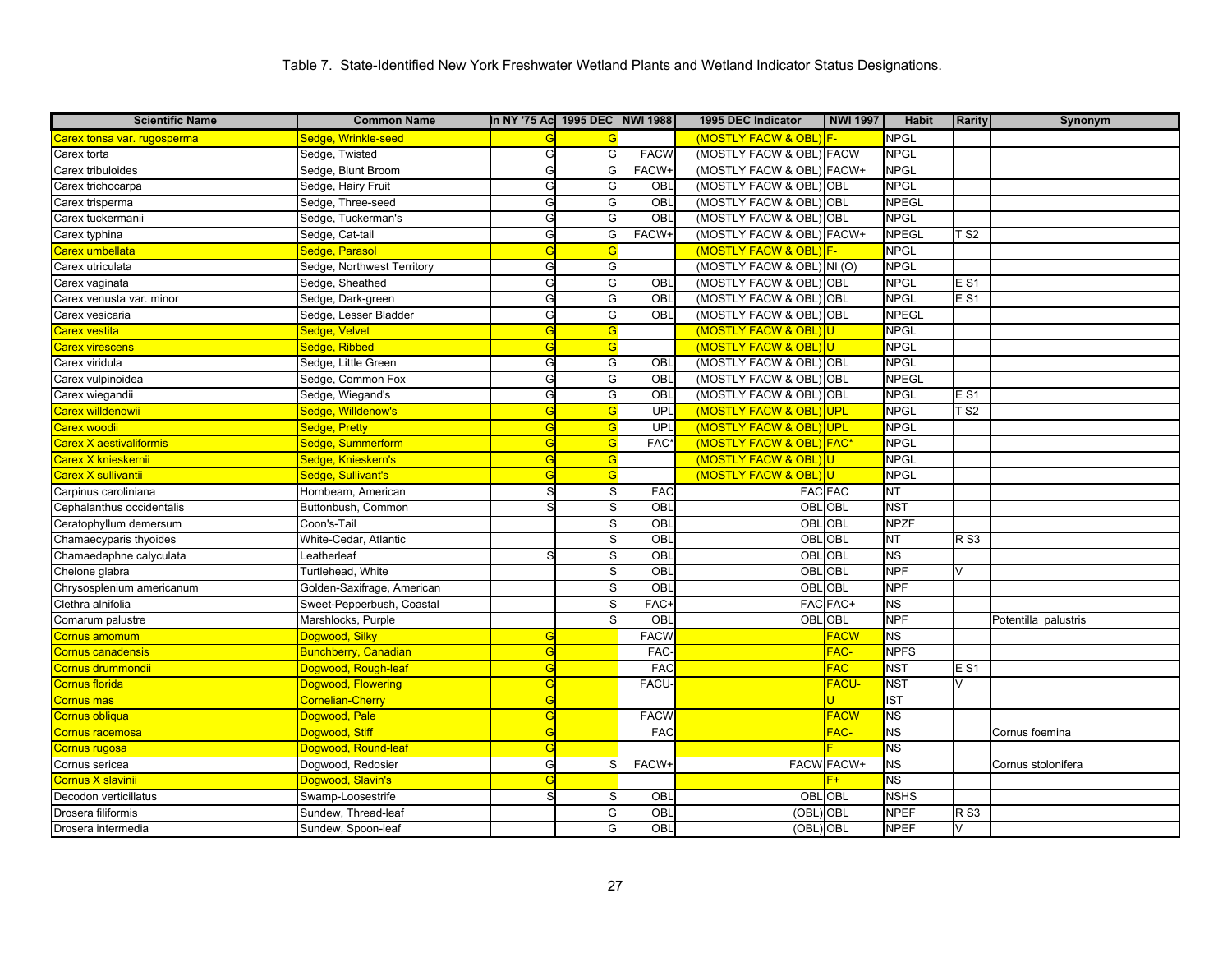| <b>Scientific Name</b>              | <b>Common Name</b>           | In NY '75 Ac  1995 DEC   NWI 1988 |           |                 | 1995 DEC Indicator   | <b>NWI 1997</b> | <b>Habit</b> | <b>Rarity</b>   | Synonym                              |
|-------------------------------------|------------------------------|-----------------------------------|-----------|-----------------|----------------------|-----------------|--------------|-----------------|--------------------------------------|
| Drosera rotundifolia                | Sundew, Round-leaf           |                                   | G         | OBL             | (OBL) OBL            |                 | <b>NPEF</b>  | $\vee$          |                                      |
| Dryopteris clintoniana              | Fern, Clinton's Wood         |                                   |           | <b>FACW-</b>    |                      | FACW FACW+      | NPF3         | V               |                                      |
| Dryopteris cristata                 | Fern, Crested Wood           |                                   |           | <b>FACW-</b>    |                      | FACW FACW+      | NPF3         | V               |                                      |
| Dulichium arundinaceum              | Three-way Sedge              |                                   | S         | OBL             |                      | <b>OBL OBL</b>  | <b>NPGL</b>  |                 |                                      |
| <mark>Echinochloa crus-galli</mark> | Barnyard Grass, Large        |                                   |           | <b>FACL</b>     | (FACW) FACU          |                 | IAG          |                 |                                      |
| Echinochloa frumentacea             | Japanese-Millet              |                                   | G         | <b>FACU</b>     | (FACW) FACU          |                 | <b>IAG</b>   |                 | Echinochloa crus-galli var. frument. |
| Echinochloa muricata                | Barnyard Grass, Rough        |                                   | G         | <b>FACW-</b>    | (FACW) FACW+         |                 | <b>NAG</b>   |                 |                                      |
| Echinochloa walteri                 | Cock's-spur Grass, Long-awn  |                                   |           | <b>FACW</b>     | (FACW) FACW+         |                 | <b>NAEG</b>  |                 |                                      |
| Eleocharis acicularis               | Spike-Rush, Needle           | G                                 | G         | OBL             | (OBL/FACW+) OBL      |                 | <b>NAPGL</b> |                 |                                      |
| Eleocharis aestuum                  | Spike-Rush, Fresh Tidemarsh  | G                                 | G         |                 | (OBL/FACW+)O         |                 | <b>NAGL</b>  |                 |                                      |
| Eleocharis compressa                | Spike-Rush, Flat-stem        | G                                 | G         | FACW+           | (OBL/FACW+) OBL*     |                 | <b>NPGL</b>  |                 |                                      |
| Eleocharis diandra                  | Spike-Rush, Wright's         | G                                 | G         | OBL             | (OBL/FACW+) OBL      |                 | <b>NAGL</b>  |                 | Eleocharis diandra                   |
| Eleocharis elliptica                | Spike-Rush, Elliptic         | G                                 | G         | <b>FACW-</b>    | (OBL/FACW+) FACW+    |                 | <b>NPGL</b>  |                 | Eleocharis tenuis var. borealis      |
| Eleocharis engelmannii              | Spike-Rush, Engelmann's      | G                                 | G         | FACW+           | (OBL/FACW+) FACW+    |                 | <b>NAGL</b>  | <b>ES1</b>      |                                      |
| Eleocharis equisetoides             | Spike-Rush, Horse-tail       | G                                 | G         | OBL             | (OBL/FACW+) OBL      |                 | <b>NPGL</b>  | <b>TS2</b>      |                                      |
| Eleocharis erythropoda              | Spike-Rush, Bald             | G                                 | G         | $\overline{OB}$ | (OBL/FACW+) OBL      |                 | <b>NPGL</b>  |                 |                                      |
| Eleocharis fallax                   | Spike-Rush, Creeping         | G                                 | G         | OBL             | (OBL/FACW+) OBL      |                 | NPGL         | <b>ES1</b>      |                                      |
| Eleocharis halophila                | Spike-Rush, Saltmarsh        | G                                 | G         | OBL             | (OBL/FACW+) OBL      |                 | <b>NPGL</b>  | <b>TS2</b>      |                                      |
| Eleocharis intermedia               | Spike-Rush, Intermediate     | G                                 | G         | <b>FACW</b>     | (OBL/FACW+) FACW+    |                 | <b>NPGL</b>  |                 |                                      |
| Eleocharis melanocarpa              | Spike-Rush, Black-fruit      | G                                 | G         | FACW+           | (OBL/FACW+) FACW+    |                 | <b>NPGL</b>  | S <sub>3</sub>  |                                      |
| Eleocharis microcarpa               | Spike-Rush, Small-fruit      | G                                 | G         | OBL             | (OBL/FACW+) OBL      |                 | <b>NAGL</b>  |                 |                                      |
| Eleocharis obtusa                   | Spike-Rush, Blunt            | G                                 | G         | OBL             | (OBL/FACW+) OBL      |                 | <b>NAPGL</b> |                 |                                      |
| Eleocharis olivacea                 | Spike-Rush, Bright-green     | G                                 | G         | OBL             | (OBL/FACW+) OBL      |                 | <b>NPGL</b>  |                 |                                      |
| Eleocharis ovata                    | Spike-Rush, Ovoid            | G                                 | G         | OBL             | (OBL/FACW+) OBL      |                 | <b>NAGL</b>  | S1S2            |                                      |
| Eleocharis palustris                | Spike-Rush, Common Creeping  | G                                 | G         | OBL             | (OBL/FACW+) OBL      |                 | <b>NPEGL</b> |                 |                                      |
| Eleocharis parvula                  | Spike-Rush, Little-head      | G                                 | G         | OBL             | (OBL/FACW+) OBL      |                 | <b>NAPGL</b> |                 |                                      |
| Eleocharis quadrangulata            | Spike-Rush, Square-stem      | G                                 | G         | OBL             | (OBL/FACW+) OBL      |                 | NPEGL        | E S1            |                                      |
| Eleocharis quinqueflora             | Spike-Rush, Few-flower       | G                                 | G         | <b>NO</b>       | (OBL/FACW+) OBL      |                 | <b>NPGL</b>  |                 | Eleocharis bernardina                |
| Eleocharis robbinsii                | Spike-Rush, Robbins'         | G                                 | G         | OBL             | (OBL/FACW+) OBL      |                 | <b>NPGL</b>  | S <sub>3</sub>  |                                      |
| Eleocharis rostellata               | Spike-Rush, Beaked           | G                                 | G         | OBL             | (OBL/FACW+) OBL      |                 | <b>NPEGL</b> |                 |                                      |
| Eleocharis tenuis                   | Spike-Rush, Slender          | G                                 | G         | FACW+           | (OBL/FACW+) FACW+    |                 | <b>NPGL</b>  |                 |                                      |
| Eleocharis tenuis var. pseudoptera  | Spike-Rush, Wingstem Slender | G                                 | $\subset$ | <b>FACW</b>     | (OBL/FACW+) FACW+    |                 | <b>NPGL</b>  | E S1            |                                      |
| Eleocharis tortilis                 | Spike-Rush, Twisted          | G                                 | G         | <b>FACW</b>     | (OBL/FACW+) FACW+    |                 | <b>NPGL</b>  | X SX            | Scirpus tortillis                    |
| Eleocharis tricostata               | Spike-Rush, Three-angle      | G                                 | G         | <b>OBL</b>      | (OBL/FACW+) OBL      |                 | <b>NPGL</b>  | <b>ES1</b>      |                                      |
| Eleocharis tuberculosa              | Spike-Rush, Cone-cup         | G                                 | G         | OBL             | (OBL/FACW+) OBL      |                 | <b>NPGL</b>  | T <sub>S2</sub> |                                      |
| Eleocharis wolfii                   | Spike-Rush, Wolf's           | G                                 | G         | OBL             | (OBL/FACW+) OBL      |                 | <b>IPGL</b>  |                 |                                      |
| Elodea bifoliata                    | Waterweed, Two-leaf          | G                                 |           | <b>NO</b>       |                      | NR(0)           | <b>NPF</b>   |                 |                                      |
| Elodea canadensis                   | Waterweed, Canadian          | G                                 |           | OBL             |                      | OBL             | <b>NPZF</b>  |                 |                                      |
| Elodea nuttallii                    | Waterweed, Western           | G                                 |           | <b>OBL</b>      |                      | OBL             | <b>NPZF</b>  |                 |                                      |
| Elodea schweinitzii                 | Waterweed, Schweinitz's      | G                                 |           |                 |                      | OBL             | <b>NPF</b>   |                 |                                      |
| Epilobium anagallidifolium          | Willowherb, Pimpernel        |                                   | G         | <b>FACW</b>     | (OBL/FAC/FACW) FACW  |                 | <b>NPF</b>   |                 |                                      |
| Epilobium ciliatum                  | <b>Willowherb, Fringed</b>   |                                   | G         | <b>FAC</b>      | (OBL/FAC/FACW) FAC-  |                 | <b>NPF</b>   |                 |                                      |
| Epilobium ciliatum ssp. glandulosum | <b>Willowherb, Sticky</b>    |                                   | G         | <b>FAC</b>      | (OBL/FAC/FACW) FAC-  |                 | <b>NPF</b>   | E SH            |                                      |
| Epilobium coloratum                 | Willowherb, Purple-leaf      |                                   | G         | <b>OBL</b>      | (OBL/FAC/FACW) FACW+ |                 | <b>NPF</b>   |                 |                                      |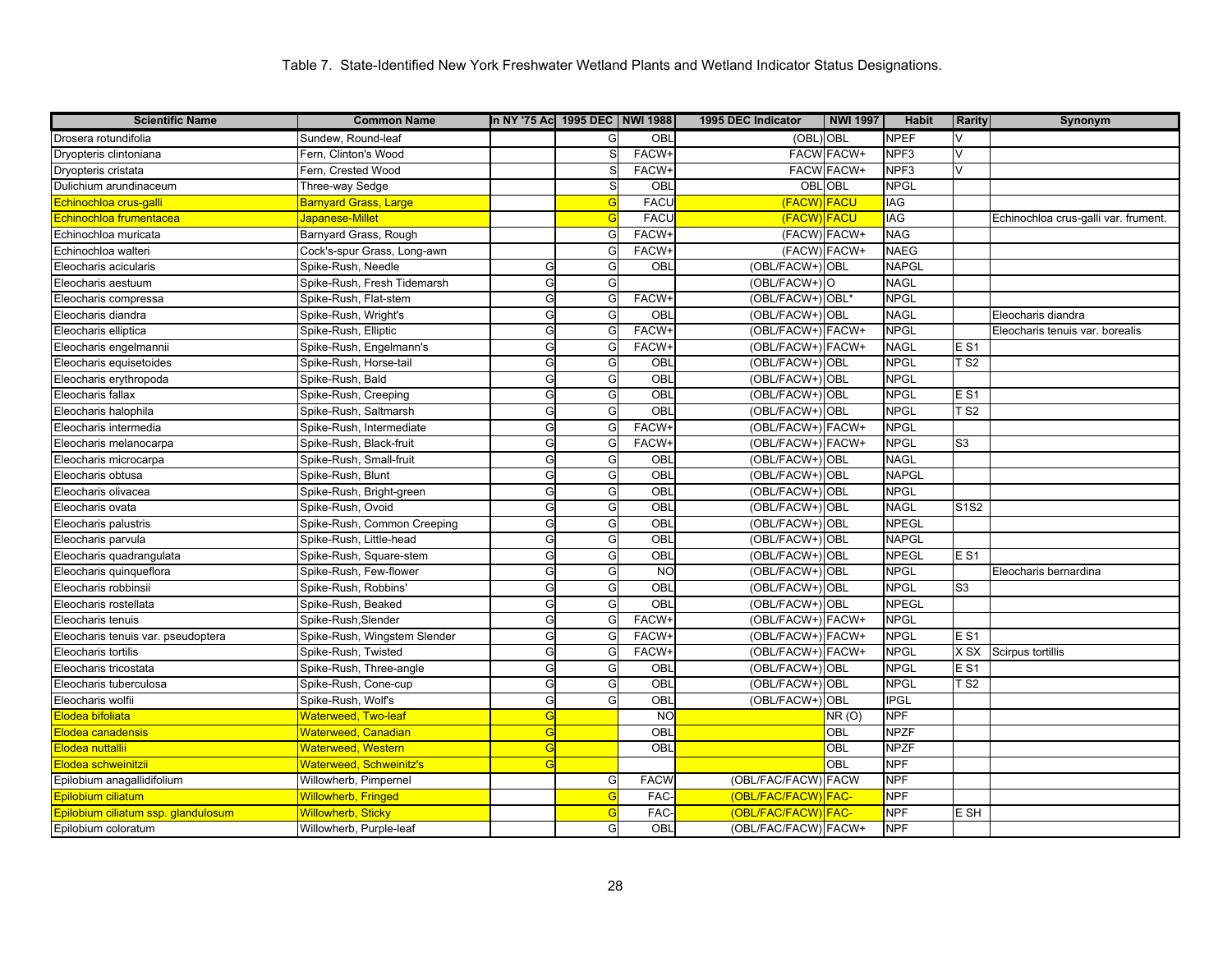| <b>Scientific Name</b>                    | <b>Common Name</b>         | In NY '75 Ac  1995 DEC   NWI 1988 |    |              | 1995 DEC Indicator        | <b>NWI 1997</b>   | <b>Habit</b>      | <b>Rarity</b>   | Synonym                  |
|-------------------------------------------|----------------------------|-----------------------------------|----|--------------|---------------------------|-------------------|-------------------|-----------------|--------------------------|
| Epilobium hirsutum                        | Codlins-and-Cream          |                                   | G  | <b>FACW</b>  | (OBL/FAC/FACW) FACW       |                   | <b>IPF</b>        |                 |                          |
| Epilobium hornemannii                     | Willowherb, Hornemann's    |                                   | G  | <b>FACW</b>  | (OBL/FAC/FACW) FACW       |                   | <b>NPF</b>        | <b>ES1</b>      |                          |
| Epilobium leptophyllum                    | Willowherb, Bog            |                                   | G  | OBL          | (OBL/FAC/FACW) OBL        |                   | <b>NPF</b>        |                 |                          |
| Epilobium palustre                        | Willowherb, Marsh          |                                   | G  | OBL          | (OBL/FAC/FACW) OBL        |                   | <b>NPF</b>        |                 |                          |
| Epilobium strictum                        | Willowherb, Downy          |                                   | G  | OBL          | (OBL/FAC/FACW) OBL        |                   | <b>NPF</b>        |                 |                          |
| Equisetum fluviatile                      | Horsetail, Water           |                                   | S  | OBL          |                           | <b>OBL OBL</b>    | NPFF <sub>2</sub> |                 |                          |
| Equisetum hyemale                         | Scouring-Rush, Tall        |                                   |    | <b>FACW</b>  |                           | <b>FACW FACW</b>  | NPFF <sub>2</sub> |                 |                          |
| Equisetum palustre                        | Horsetail, Marsh           |                                   |    | <b>FACW</b>  |                           | <b>FACW FACW</b>  | NPFF <sub>2</sub> | TS2             |                          |
| Equisetum scirpoides                      | Scouring-Rush, Dwarf       |                                   | S  | FAC          |                           | <b>FAC FAC</b>    | NPF <sub>2</sub>  |                 |                          |
| Equisetum variegatum                      | Scouring-Rush, Variegated  |                                   | S. | <b>FACW</b>  | <b>FACW FACW</b>          |                   | NPF <sub>2</sub>  |                 |                          |
| Eriocaulon aquaticum                      | Pipewort, Seven-angle      |                                   | S  | OBL          | OBL                       | OBL               | <b>NPEF</b>       |                 | Eriocaulon septangulare  |
| Eriophorum angustifolium ssp. scabr.      | Cotton-Grass, Tall         |                                   | G  | OBL          | (OBL) OBL                 |                   | <b>NPGL</b>       | E SH            |                          |
| Eriophorum gracile                        | Cotton-Grass, Slender      |                                   | G  | OBI          | (OBL                      | OBL               | <b>NPEGL</b>      |                 |                          |
| Eriophorum tenellum                       | Cotton-Grass, Few-nerve    |                                   | G  | OBL          | (OBL                      | OBL               | <b>NPGL</b>       |                 |                          |
| Eriophorum vaginatum var. spissum         | Cotton-Grass, Sheathed     |                                   | G  | OBI          | (OBL                      | OBL               | <b>NPGL</b>       |                 |                          |
| Eriophorum virginicum                     | Cotton-Grass, Tawny        |                                   | G  | OBI          | (OBL                      | OBL               | <b>NPEGL</b>      |                 |                          |
| Eriophorum viridicarinatum                | Cotton-Grass, Tassel       |                                   | G  | OBL          | (OBL) OBL                 |                   | <b>NPEGL</b>      |                 |                          |
| Eubotrys racemosa                         | Doghobble, Swamp           |                                   |    | <b>FACW</b>  |                           | <b>FACW FACW</b>  | ΝS                |                 | Leucothoe racemosa       |
| Eupatoriadelphus maculatus var. maculatus | Joe-Pye-Weed, Spotted      |                                   |    | <b>FACW</b>  | <b>FACW FACW</b>          |                   | <b>NPFHS</b>      |                 | Eupatorium maculatum     |
| Eupatorium perfoliatum                    | Boneset, Common            |                                   |    | <b>FACW+</b> |                           | <b>FACW FACW+</b> | <b>NPF</b>        |                 |                          |
| Eupatorium purpureum                      | Joe-Pye-Weed, Sweet-scent  |                                   |    | <b>FAC</b>   |                           | <b>FAC FAC</b>    | <b>NPF</b>        |                 |                          |
| Euthamia caroliniana                      | Goldentop, Slender         |                                   | G  | <b>FACL</b>  | (VARIOUS) FACU            |                   | <b>NPF</b>        |                 | Solidago caroliniana     |
| Euthamia graminifolia                     | Goldentop, Flat-top        |                                   | G  | <b>FAC</b>   | (VARIOUS) FAC             |                   | <b>NPF</b>        |                 | Solidago graminifolia    |
| Euthamia gymnospermoides                  | Goldentop, Texas           |                                   | G  | <b>FACL</b>  | (VARIOUS) FAC             |                   | <b>NPF</b>        | <b>SH</b>       | Solidago gymnospermoides |
| Fraxinus nigra                            | Ash, Black                 | S                                 | S. | <b>FACW</b>  |                           | <b>FACW FACW</b>  | <b>NT</b>         |                 |                          |
| Fraxinus pennsylvanica                    | Ash, Green                 | S                                 | S  | <b>FACW</b>  |                           | <b>FACW FACW</b>  | <b>NT</b>         |                 |                          |
| Galium aparine                            | Sticky-Willy               |                                   | G  | <b>FACU</b>  | (MOSTLY FACW & OBL) FACU  |                   | <b>NAF</b>        |                 |                          |
| Galium aristatum                          | Bedstraw, Awned            |                                   | G  |              | (MOSTLY FACW & OBL)U      |                   | <b>IPF</b>        |                 |                          |
| Galium asprellum                          | Bedstraw, Rough            |                                   | G  | OBL          | (MOSTLY FACW & OBL) OBL   |                   | <b>NPF</b>        |                 |                          |
| Galium boreale                            | Bedstraw, Northern         |                                   | G  | <b>FACU</b>  | (MOSTLY FACW & OBL) FACU  |                   | <b>NPF</b>        |                 |                          |
| Galium brevipes                           | Bedstraw, Limestone-swamp  |                                   | G  | OBL          | (MOSTLY FACW & OBL) OBL   |                   | <b>NPF</b>        |                 |                          |
| Galium circaezans                         | <b>Bedstraw, Licorice</b>  |                                   | G  | UPL          | (MOSTLY FACW & OBL) UPL   |                   | <b>NPFHS</b>      |                 |                          |
| Galium concinnum                          | <b>Bedstraw, Shining</b>   |                                   | G  | UPL          | (MOSTLY FACW & OBL) UPL   |                   | <b>NPF</b>        | E <sub>S1</sub> |                          |
| Galium kamtschaticum                      | Bedstraw, Boreal           |                                   | G  |              | (MOSTLY FACW & OBL)U      |                   | <b>NPF</b>        | <b>ES1</b>      |                          |
| Galium labradoricum                       | Bedstraw, Northern Bog     |                                   | G  | OBL          | (MOSTLY FACW & OBL) OBL   |                   | <b>NPF</b>        |                 |                          |
| Galium lanceolatum                        | Wild Licorice, Lance-leaf  |                                   | G  |              | (MOSTLY FACW & OBL)       |                   | <b>NPF</b>        |                 |                          |
| Galium mollugo                            | Baby's-Breath, False       |                                   | G  |              | (MOSTLY FACW & OBL)U      |                   | IPF               |                 |                          |
| Galium obtusum                            | Bedstraw, Blunt-leaf       |                                   | G  | FACW+        | (MOSTLY FACW & OBL) FACW+ |                   | <b>NPF</b>        |                 |                          |
| Galium odoratum                           | Bedstraw, Sweet-scented    |                                   | G  |              | (MOSTLY FACW & OBL        |                   | IPF               |                 |                          |
| Galium palustre                           | Bedstraw, Common Marsh     |                                   | G  | OBL          | (MOSTLY FACW & OBL) OBL   |                   | <b>NPF</b>        |                 |                          |
| Galium pilosum                            | Bedstraw, Hairy            |                                   | G  |              | (MOSTLY FACW & OBL)U      |                   | <b>NPF</b>        |                 |                          |
| Galium sylvaticum                         | Scotchmist                 |                                   | G  |              | (MOSTLY FACW & OBL)U      |                   | IPF               |                 |                          |
| Galium tinctorium                         | Bedstraw, Stiff Marsh      |                                   | G  | OBL          | (MOSTLY FACW & OBL) OBL   |                   | <b>NPF</b>        |                 |                          |
| <b>Galium tricornutum</b>                 | Bedstraw, Rough-fruit Corn |                                   | G  |              | (MOSTLY FACW & OBL) U     |                   | IPF               |                 |                          |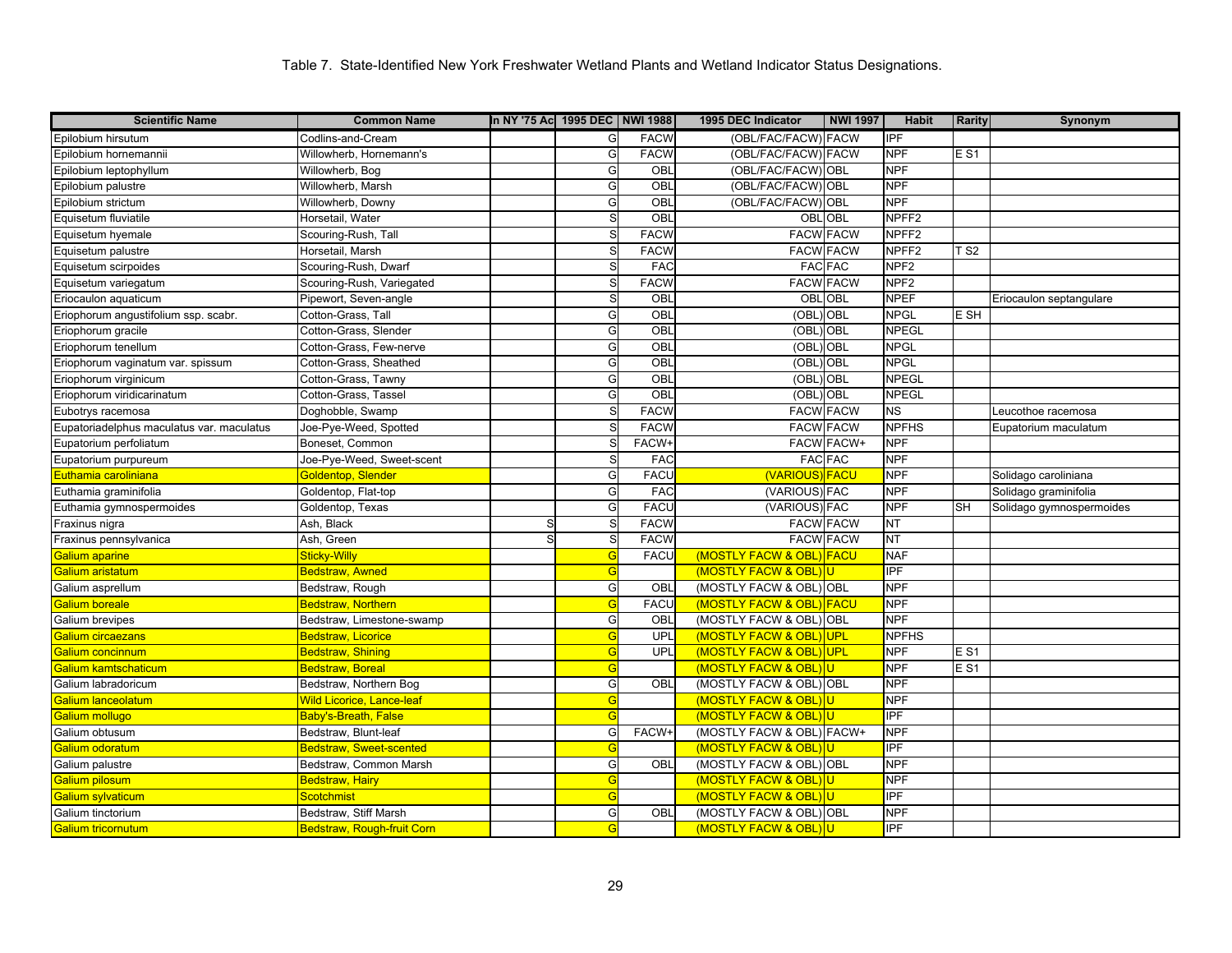| <b>Scientific Name</b>                  | <b>Common Name</b>             | In NY '75 Ac 1995 DEC NWI 1988 |    |              | 1995 DEC Indicator        | <b>NWI 1997</b>   | <b>Habit</b> | <b>Rarity</b> | Synonym                         |
|-----------------------------------------|--------------------------------|--------------------------------|----|--------------|---------------------------|-------------------|--------------|---------------|---------------------------------|
| Galium trifidum                         | Bedstraw, Three-petal          |                                | G  | FACW+        | (MOSTLY FACW & OBL) FACW+ |                   | <b>IPFV</b>  |               |                                 |
| Galium triflorum                        | <b>Bedstraw, Fragrant</b>      |                                | G  | <b>FACU</b>  | (MOSTLY FACW & OBL) FACU  |                   | <b>NPF</b>   |               |                                 |
| Galium verum                            | <b>Bedstraw, Yellow Spring</b> |                                | G  |              | (MOSTLY FACW & OBL) U     |                   | <b>IPFV</b>  |               |                                 |
| Galium X pomeranicum                    | Bedstraw, Pale-yellow          |                                | G  |              | (MOSTLY FACW & OBL) U     |                   | <b>IPF</b>   |               |                                 |
| Glyceria canadensis                     | Manna Grass, Rattlesnake       |                                | S  | OBL          | <b>OBLOBL</b>             |                   | <b>NPG</b>   |               |                                 |
| Glyceria grandis                        | Manna Grass, American          |                                | S  | OBL          | OBL                       | <b>OBL</b>        | <b>NPG</b>   |               |                                 |
| Glyceria melicaria                      | Manna Grass, Melic             |                                | S  | OBL          | OBL                       | <b>OBL</b>        | <b>NPG</b>   |               |                                 |
| Glyceria striata                        | Manna Grass, Fowl              |                                | S  | OBL          | OBL                       | OBL               | <b>NPEG</b>  |               |                                 |
| Gratiola aurea                          | Hedge-Hyssop, Golden           |                                | G  | OBL          | (OBL)                     | <b>OBL</b>        | <b>NPF</b>   |               |                                 |
| Gratiola neglecta                       | Hedge-Hyssop, Clammy           |                                | G  | <b>OBI</b>   | (OBL)                     | <b>OBL</b>        | <b>NAEF</b>  |               |                                 |
| Gutierrezia sarothrae                   | <b>Kindlingweed</b>            |                                | G  |              | <b>(VARIOUS</b>           |                   | <b>IFS</b>   |               | Solidago sarothrae              |
| Hamamelis virginiana                    | Witch-Hazel, American          |                                | S  | <b>FAC</b>   |                           | FAC FACU+         | <b>NS</b>    |               |                                 |
| Hydrocharis morsus-ranae                | Frogbit, Common                |                                | S. | OBI          | <b>OBLOBL</b>             |                   | IP/F         |               |                                 |
| llex glabra                             | <b>Inkberry</b>                |                                | S  | FACW-        | FACW FAC+                 |                   | <b>NS</b>    | V             |                                 |
| llex verticillata                       | Winterberry, Common            |                                |    | <b>FACW</b>  |                           | <b>FACW FACW+</b> | <b>NST</b>   | $\vee$        |                                 |
| Impatiens capensis                      | Touch-Me-Not, Spotted          |                                | S  | <b>FACW</b>  | <b>FACW FACW</b>          |                   | <b>NAF</b>   |               |                                 |
| Iris versicolor                         | Blueflag, Harlequin            |                                | S. | OBL          | OBL OBL                   |                   | <b>NPF</b>   |               |                                 |
| Juncus acuminatus                       | Rush, Knotty-leaf              | G                              |    | OBL          |                           | OBL               | <b>NPEGL</b> |               |                                 |
| Juncus alpinoarticulatus ssp. nodulosus | Rush, Alpine (Northern) Green  | G                              |    | OBL          |                           | NI(0)             | <b>NPGL</b>  |               | Juncus alpinus                  |
| Juncus ambiguus                         | Rush, Seaside                  | G                              |    | <b>FACW</b>  |                           | $NI(F+)$          | <b>NAGL</b>  | E S1          | Juncus bufonius var. halophilus |
| Juncus anthelatus                       | <b>Rush, Upbranched</b>        | G                              |    | <b>FAC</b>   |                           |                   | <b>NPGL</b>  |               | Juncus tenuis var. anthelatus   |
| Juncus articulatus                      | Rush, Joint-leaf               | G                              |    | OBL          |                           | OBL               | <b>NPGL</b>  |               |                                 |
| Juncus balticus var. littoralis         | <b>Rush, Shoreline Baltic</b>  | G                              |    | FACW+        |                           | OBL               | <b>NPGL</b>  |               |                                 |
| Juncus biflorus                         | Rush, Bog                      | G                              |    | <b>FACW</b>  |                           | <b>FACW</b>       | <b>NPGL</b>  | <b>ES1</b>    |                                 |
| Juncus brachycarpus                     | Rush, White-root               | G                              |    | <b>FACW</b>  |                           | <b>FACW</b>       | <b>NPGL</b>  | E S1          |                                 |
| Juncus brachycephalus                   | <b>Rush, Small-head</b>        | G                              |    | OBL          |                           | OBL               | <b>NPGL</b>  |               |                                 |
| Juncus brevicaudatus                    | Rush, Narrow-panicle           | G                              |    | OBI          |                           | OBL               | <b>NPGL</b>  |               |                                 |
| Juncus bufonius                         | Rush, Toad                     | G                              |    | <b>FACW</b>  |                           | <b>FACW</b>       | <b>NAGL</b>  |               |                                 |
| Juncus canadensis                       | Rush, Canadian                 | G                              |    | OBL          |                           | OBL               | <b>NPGL</b>  |               |                                 |
| Juncus compressus                       | <mark>Rush, Round-fruit</mark> | G                              |    | <b>NC</b>    |                           | NI(F)             | <b>IPGL</b>  |               |                                 |
| Juncus debilis                          | Rush, Weak                     | G                              | S. | OBL          | <b>OBLOBL</b>             |                   | <b>NPAGL</b> | <b>ES1</b>    |                                 |
| Juncus dichotomus                       | <b>Rush, Forked</b>            | G                              |    | <b>FACW</b>  |                           | FACW-             | <b>NPGL</b>  |               |                                 |
| Juncus dudleyi                          | Rush, Dudley's                 | G                              |    | <b>FAC</b>   |                           | NI(F)             | <b>NPGL</b>  |               | Juncus tenuis var. dudleyi      |
| Juncus effusus                          | Rush, Common                   | G                              | S. | FACW+        |                           | <b>FACW FACW+</b> | <b>NPEGL</b> |               |                                 |
| Juncus effusus var. conglomeratus       | Rush, Lamp                     | G                              |    | <b>FACW-</b> |                           | <b>FACW FACW+</b> | <b>IPGL</b>  |               |                                 |
| Juncus ensifolius                       | Rush, Dagger-leaf              | G                              |    | <b>NC</b>    |                           | $NI(F+)$          | <b>NPGL</b>  | <b>ES1</b>    |                                 |
| Juncus filiformis                       | Rush, Thread                   | G                              |    | <b>FACW</b>  |                           | <b>FACW</b>       | <b>NPGL</b>  |               |                                 |
| Juncus gerardii                         | <mark>Rush, Saltmarsh</mark>   | G                              |    | <b>FACW+</b> |                           | FACW+             | <b>NPGL</b>  |               |                                 |
| Juncus greenei                          | <b>Rush, Greene's</b>          | G                              |    | <b>FAC</b>   |                           | <b>FAC</b>        | <b>NPGL</b>  |               |                                 |
| Juncus inflexus                         | Rush, European Meadow          | G                              |    | <b>FACW</b>  |                           | <b>FACW</b>       | <b>IPGL</b>  |               |                                 |
| Juncus marginatus                       | Rush, Grass-leaf               | G                              |    | <b>FACW</b>  |                           | <b>FACW</b>       | <b>NPGL</b>  |               |                                 |
| Juncus maritimus                        | <mark>Rush, Sea</mark>         | G                              |    |              |                           |                   | <b>IPGL</b>  | X             |                                 |
| Juncus militaris                        | Rush, Bayonet                  | G                              |    | OBL          |                           | OBL               | <b>NPGL</b>  |               |                                 |
| <b>Juncus nodosus</b>                   | Rush, Knotted                  | G                              |    | OBL          |                           | OBL               | <b>NPGL</b>  |               |                                 |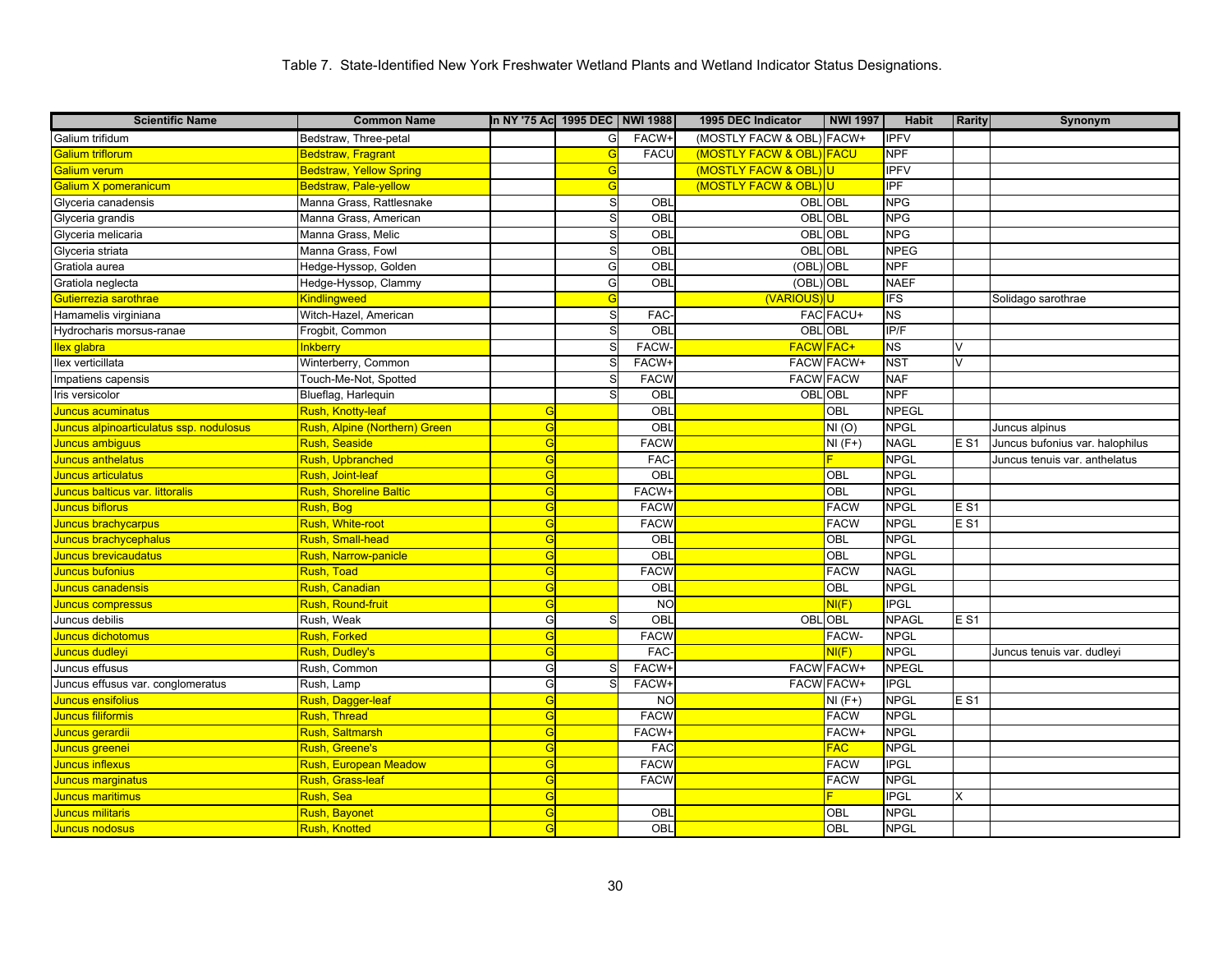| <b>Scientific Name</b>         | <b>Common Name</b>             | In NY '75 Ac 1995 DEC NWI 1988 |    |              | 1995 DEC Indicator | <b>NWI 1997</b>   | <b>Habit</b>      | <b>Rarity</b>           | Synonym              |
|--------------------------------|--------------------------------|--------------------------------|----|--------------|--------------------|-------------------|-------------------|-------------------------|----------------------|
| Juncus pelocarpus              | <mark>Rush, Brown-fruit</mark> |                                |    | OBL          |                    | OBL               | <b>NPGL</b>       |                         |                      |
| <b>Juncus scirpoides</b>       | Rush, Needle-pod               | G                              |    | <b>FACW</b>  |                    | <b>FACW</b>       | <b>NPGL</b>       | $E$ S <sub>1</sub>      |                      |
| Juncus secundus                | Rush, Lopsided                 | G                              |    | <b>FACU</b>  |                    | <b>FACU</b>       | <b>NPGL</b>       |                         |                      |
| Juncus stygius ssp. americanus | Rush, Moor                     | G                              |    | OBL          |                    | OBL               | <b>NPGL</b>       | E SH                    |                      |
| Juncus subcaudatus             | Rush, Woodland                 | G                              |    | OBL          |                    | OBL               | <b>NPGL</b>       | $E$ S1                  |                      |
| Juncus tenuis                  | Rush, Poverty                  | G                              |    | <b>FAC</b>   |                    | FAC-              | <b>NPGL</b>       |                         |                      |
| Juncus torreyi                 | Rush, Torrey's                 | G                              |    | <b>FACW</b>  |                    | <b>FACW</b>       | <b>NPEGL</b>      |                         |                      |
| Juncus trifidus                | Rush, Highland                 | G                              |    |              |                    |                   | <b>NPGL</b>       | T S2                    |                      |
| Kalmia angustifolia            | Sheep-Laurel                   |                                | S  | FAC          | <b>FAC FAC</b>     |                   | <b>NS</b>         | V                       |                      |
| Kalmia polifolia               | Bog-Laurel                     |                                | S  | <b>OBI</b>   | OBL                | OBL               | <b>NS</b>         | $\vee$                  |                      |
| arix laricina                  | Larch, American                | S                              | S  | <b>FACW</b>  | <b>FACW FACW</b>   |                   | <b>NT</b>         |                         |                      |
| edum groenlandicum             | Labrador-Tea, Rusty            |                                | S. | OBI          |                    | OBL OBL           | <b>NS</b>         | (V)                     |                      |
| eersia oryzoides               | Cut Grass, Rice                | S                              | S  | OBI          | OBL                | OBL               | <b>NPEG</b>       |                         |                      |
| emna minor                     | Duckweed, Common               | G                              | S  | OBL          | <b>OBLOBL</b>      |                   | <b>NPF</b>        |                         |                      |
| emna obscura                   | Duckweed, Little               | G                              |    | <b>NC</b>    |                    | NI(0)             | NPF/              |                         |                      |
| emna perpusilla                | Duckweed, Minute               | G                              |    | OBL          |                    | OBL               | NPF/              | $E$ S <sub>1</sub>      |                      |
| emna trisulca                  | Duckweed, Ivy-leaf             | G                              |    | OBL          |                    | OBL               | NPF/              |                         |                      |
| emna turionifera               | Duckweed, Turion               | G                              |    | OBL          |                    | NI(0)             | NPF/              |                         | Lemna minor          |
| emna valdiviana.               | Duckweed, Pale                 |                                |    | OBL          |                    | OBL               | NPF/              | E SH                    |                      |
| indera benzoin                 | Spicebush, Northern            |                                | S  | FACW-        |                    | <b>FACW FACW-</b> | <b>NST</b>        |                         |                      |
| obelia cardinalis              | Cardinal-Flower                |                                | S  | FACW-        |                    | <b>FACW FACW+</b> | <b>NPF</b>        | $\vee$                  |                      |
| obelia dortmanna               | Lobelia, Water                 |                                | S  | OBL          | OBL                | <b>OBL</b>        | <b>NPEF</b>       | V                       |                      |
| obelia kalmii                  | _obelia, Brook                 |                                | S  | OBL          | OBL                | OBL               | <b>NPF</b>        |                         |                      |
| onicera oblongifolia           | Fly-Honeysuckle, Swamp         |                                | S. | OBL          | <b>OBLOBL</b>      |                   | <b>NS</b>         |                         |                      |
| vcopodiella inundata           | Club-Moss, Northern Bog        |                                | S  | OBL          | OBL                | OBL               | NPFF <sub>2</sub> | $\overline{\mathsf{v}}$ | vcopodium inundatum  |
| ycopus americanus              | Water-Horehound, Cut-leaf      |                                | G  | OBL          | (OBL) OBL          |                   | <b>NPF</b>        |                         |                      |
| ycopus amplectens              | Water-Horehound, Clasping      |                                | G  | <b>OBI</b>   | (OBL               | <b>OBL</b>        | <b>NPF</b>        |                         |                      |
| ycopus asper                   | Water-Horehound, Rough         |                                | G  | OBL          | (OBL               | OBL               | <b>IPF</b>        |                         |                      |
| ycopus europaeus               | Gypsywort                      |                                | G  | OBI          | (OBL)              | <b>OBL</b>        | <b>IPF</b>        |                         |                      |
| vcopus rubellus                | Water-Horehound, Taper-leaf    |                                | G  | OBI          | (OBL               | OBL               | <b>NPEF</b>       | $E$ S1                  |                      |
| ycopus uniflorus               | Water-Horehound, Northern      |                                | G  | OBL          | (OBL) OBL          |                   | <b>NPF</b>        |                         |                      |
| vcopus virginicus              | Water-Horehound, Virginia      |                                | G  | <b>OBI</b>   | (OBL               | OBL               | <b>NPF</b>        |                         |                      |
| vonia ligustrina               | Maleberry                      |                                | S  | <b>FACW</b>  | <b>FACW FACW</b>   |                   | NS                |                         |                      |
| ysimachia terrestris           | Swampcandles                   |                                | S  | OBI          | OBL OBL            |                   | <b>NPF</b>        |                         |                      |
| vthrum salicaria               | _oosestrife, Purple            | S                              |    | <b>FACW</b>  |                    | <b>FACW FACW+</b> | <b>IPFHS</b>      |                         |                      |
| Matteuccia struthiopteris      | Fern, Ostrich                  |                                | S  | <b>FACW</b>  | <b>FACW FACW</b>   |                   | NPF3              | $\vee$                  |                      |
| Megalodonta beckii             | Water-Marigold, Beck's         |                                | G  | OBL          | (OBL/FAC/FACW) OBL |                   | <b>NPZF</b>       | TS3                     | <b>Bidens beckii</b> |
| Mentha aquatica                | Mint, Water                    |                                | S. | OBI          |                    | OBL FACW+         | <b>IPF</b>        |                         |                      |
| Mentha spicata                 | Spearmint                      |                                | S  | <b>FACW-</b> |                    | FACW FACW+        | <b>IPF</b>        |                         |                      |
| Menyanthes trifoliata          | Buck-Bean                      |                                | S  | OBI          | OBL                | OBL               | <b>NPEF</b>       |                         |                      |
| Mimulus alatus                 | Monkey-Flower, Sharp-wing      |                                | G  | OBI          | (OBL               | OBL               | <b>NPF</b>        | <b>RS3</b>              |                      |
| Mimulus guttatus               | Monkey-Flower, Seep            |                                | G  | OBL          | (OBL               | OBL               | <b>IAPF</b>       |                         |                      |
| Mimulus moschatus              | Muskflower                     |                                | G  | OBI          | (OBL               | OBL               | IPF               |                         |                      |
| Mimulus ringens                | Monkey-Flower, Allegheny       |                                | G  | OBL          | (OBL) OBL          |                   | <b>NPF</b>        |                         |                      |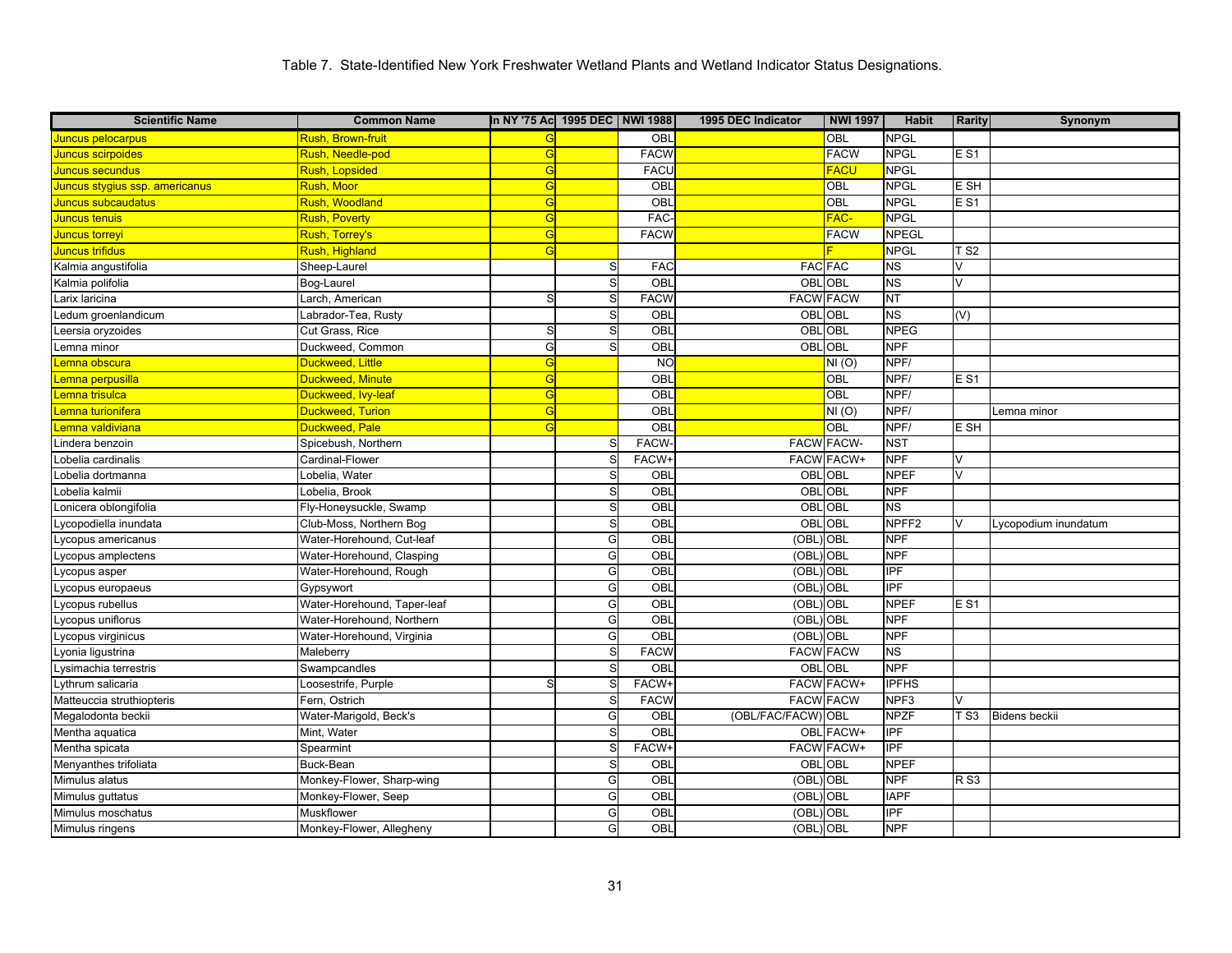| <b>Scientific Name</b>              | <b>Common Name</b>              | In NY '75 Ac 1995 DEC NWI 1988 |            |                 | 1995 DEC Indicator   | <b>NWI 1997</b>   | <b>Habit</b>     | <b>Rarity</b>   | Synonym                  |
|-------------------------------------|---------------------------------|--------------------------------|------------|-----------------|----------------------|-------------------|------------------|-----------------|--------------------------|
| Myosotis scorpioides                | Forget-Me-Not, True             |                                |            | OBL             | <b>OBL OBL</b>       |                   | <b>IPF</b>       |                 |                          |
| Myrica gale                         | Sweetgale                       |                                | S          | OBL             | OBL                  | OBL               | <b>NS</b>        |                 |                          |
| Myriophyllum alterniflorum          | Water-Milfoil, Alternate-flower |                                | G          | OBL             | (OBL)                | OBL               | NPFS3            | T <sub>S2</sub> |                          |
| Myriophyllum aquaticum              | Parrot's-Feather                |                                | G          |                 | (OBL                 | OBL               | IPFS3            |                 |                          |
| Myriophyllum farwellii              | Water-Milfoil, Farwell's        |                                | G          | OBL             | (OBL                 | OBL               | NPFS3            | T S2            |                          |
| Myriophyllum heterophyllum          | Water-Milfoil, Two-leaf         |                                | G          | OBL             | (OBL                 | OBL               | NPFS3            |                 |                          |
| Myriophyllum humile                 | Water-Milfoil, Low              |                                | G          | OBL             | (OBL                 | OBL               | NPFS3            |                 |                          |
| Myriophyllum pinnatum               | Water-Milfoil, Cut-leaf         |                                | G          | OBL             | (OBL                 | OBL               | NPFS3            | <b>ES1</b>      |                          |
| Myriophyllum sibiricum              | Water-Milfoil, Siberian         |                                | G          | $\overline{OB}$ | (OBL                 | NI(0)             | NPFS3            |                 | Myriophyllum exalbescens |
| Myriophyllum spicatum               | Water-Milfoil, Eurasian         |                                | G          | OBL             | (OBL                 | OBL               | IPFS3            |                 |                          |
| Myriophyllum tenellum               | Water-Milfoil, Slender          |                                | G          | OBL             | (OBL                 | OBL               | NPFS3            |                 |                          |
| Myriophyllum verticillatum          | Water-Milfoil, Whorled          |                                | G          | OBL             | (OBL                 | <b>OBL</b>        | NPFS3            |                 |                          |
| Najas flexilis                      | Waternymph, Wavy                |                                | G          | OBI             | (OBL                 | OBL               | NAFS3            |                 |                          |
| Najas gracillima                    | Waternymph, Slender             |                                | G          | OBL             | (OBL                 | OBL               | NAFS3            |                 |                          |
| Najas guadalupensis                 | Waternymph, Guadalupe           |                                | G          | OBI             | (OBL                 | OBL               | NAFS3            |                 |                          |
| Najas guadalupensis ssp. muenscheri | Waternymph, Muencher's          |                                | G          | OBI             | (OBL                 | OBL               | NAFS3            | <b>ES1</b>      |                          |
| Najas guadalupensis ssp. olivacea   | Waternymph, Olive               |                                | G          | OBL             | (OBL                 | OBL               | NAFS3            | E S1?           |                          |
| Najas marina                        | Waternymph, Holly-leaf          |                                | G          | OBL             | (OBL                 | OBL               | NAFS3            | E SH            |                          |
| Najas minor                         | Waternymph, Brittle             |                                | G          | OBL             | (OBL                 | OBL               | IAFS3            |                 |                          |
| Nemopanthus mucronatus              | Catberry                        |                                | S          | OBL             | OBL                  | <b>OBL</b>        | <b>NST</b>       |                 | llex mucronatus          |
| Nuphar lutea                        | Pond-Lily, Yellow               | S                              |            | OBL             | (OBL                 | OBL               | NPF/S3           |                 |                          |
| Nymphaea odorata                    | Water-Lily, American White      | S                              | S          | OBL             | OBL                  | <b>OBL</b>        | NPF/S3           |                 |                          |
| Nymphoides cordata                  | Floatingheart, Little           |                                | S          | OBI             |                      | <b>OBLOBL</b>     | NPF/             |                 |                          |
| Nyssa sylvatica                     | Tupelo, Black                   |                                |            | FAC             |                      | <b>FAC FAC</b>    | <b>NT</b>        |                 |                          |
| Oclemena nemoralis                  | Nodding-Aster, Bog              |                                |            | <b>FACW-</b>    |                      | <b>FACW FACW+</b> | <b>NPF</b>       | S <sub>3</sub>  | Aster nemoralis          |
| Oligoneuron album                   | Flat-Top-Goldenrod, Prairie     |                                | $\epsilon$ |                 | <b>(VARIOUS</b>      |                   | <b>NPF</b>       | S <sub>3</sub>  |                          |
| Oligoneuron houghtonii              | Flat-Top-Goldenrod, Haughton's  |                                | G          | $\overline{OB}$ | (VARIOUS) OBL        |                   | <b>NPF</b>       | S <sub>1</sub>  |                          |
| Oligoneuron ohioense                | Flat-Top-Goldenrod, Ohio        |                                | G          | OBL             | (VARIOUS) OBL        |                   | <b>NPF</b>       | T <sub>S2</sub> |                          |
| <b>Oligoneuron rigidum</b>          | Flat-Top-Goldenrod, Hard-leaf   |                                |            | UPL             | <b>(VARIOUS)</b>     | <b>UPL</b>        | <b>NPF</b>       | $\overline{S}$  | Solidago rigida          |
| Onoclea sensibilis                  | Fern, Sensitive                 |                                | S          | <b>FACW</b>     | <b>FACW FACW</b>     |                   | NPEF3            |                 |                          |
| Osmunda cinnamomea                  | Fern, Cinnamon                  |                                | S          | <b>FACW</b>     | <b>FACW FACW</b>     |                   | NPEF3            | V               |                          |
| Osmunda claytoniana                 | Fern, Interrupted               |                                |            | <b>FAC</b>      |                      | <b>FAC FAC</b>    | NPF3             | $\vee$          |                          |
| Osmunda regalis var. spectabilis    | Fern, Royal                     |                                | S          | OBI             | OBL                  | <b>OBL</b>        | NPF <sub>3</sub> | $\vee$          |                          |
| Peltandra virginica                 | Arrow-Arum, Green               | S                              |            | OBL             | <b>OBLOBL</b>        |                   | <b>NPEF</b>      |                 |                          |
| Phalaris arundinacea                | Canary Grass, Reed              | S                              |            | <b>FACW</b>     | <b>FACW/OBL FACW</b> |                   | <b>NPG</b>       |                 |                          |
| Photinia melanocarpa                | Chokeberry, Black               |                                | S          | <b>FAC</b>      |                      | <b>FAC FAC</b>    | ΝS               |                 | Aronia melanocarpa       |
| Phragmites australis                | Reed, Common                    | S                              |            | <b>FACW</b>     | <b>FACW FACW</b>     |                   | <b>IPEG</b>      |                 |                          |
| Picea mariana                       | Spruce, Black                   | S                              |            | <b>FACW</b>     |                      | <b>FACW FACW-</b> | <b>NT</b>        |                 |                          |
| Picea rubens                        | Spruce, Red                     |                                | S          | <b>FACI</b>     | <b>FACU FACU</b>     |                   | <b>TN</b>        |                 |                          |
| Pinus strobus                       | Pine, Eastern White             |                                | S          | FACI            |                      | <b>FACU FACU</b>  | N <sub>T</sub>   |                 |                          |
| Platanthera blephariglottis         | Fringed Orchid, White           |                                |            | OBI             |                      | <b>OBLOBL</b>     | <b>NPF</b>       | $\vee$          |                          |
| Platanthera psycodes                | Fringed Orchid, Lesser Purple   |                                | S          | <b>FACW</b>     | <b>FACW FACW</b>     |                   | <b>NPF</b>       | $\vee$          |                          |
| Platanus occidentalis               | Sycamore, American              |                                |            | <b>FACW</b>     |                      | <b>FACW FACW-</b> | <b>TN</b>        |                 |                          |
| Poa palustris                       | Blue Grass, Fowl                |                                |            | <b>FACW</b>     | <b>FACW FACW</b>     |                   | <b>NPG</b>       |                 |                          |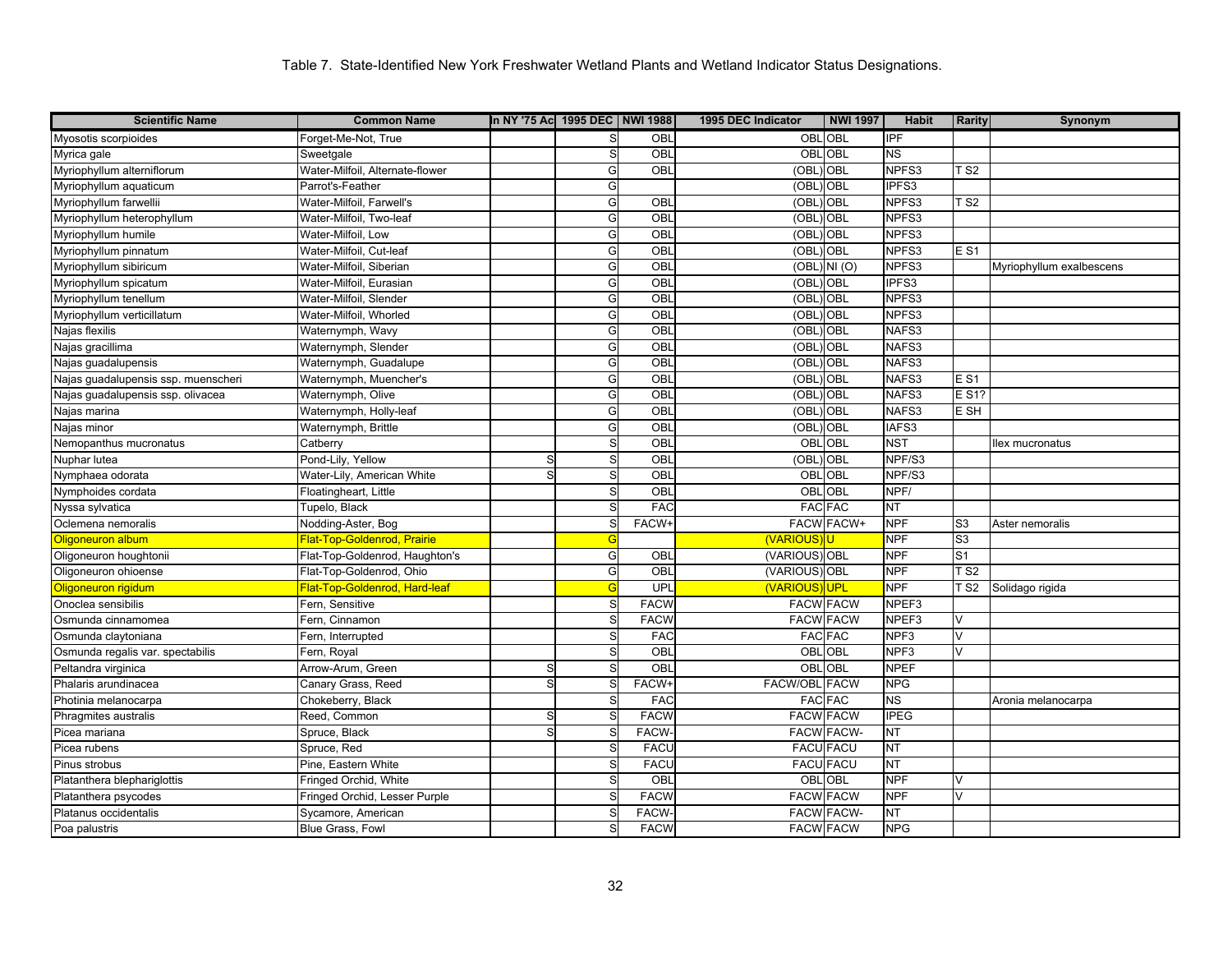| <b>Scientific Name</b>                  | <b>Common Name</b>               | In NY '75 Ac  1995 DEC   NWI 1988 |   |              | 1995 DEC Indicator    | <b>NWI 1997</b>  | <b>Habit</b>     | <b>Rarity</b>   | Synonym                            |
|-----------------------------------------|----------------------------------|-----------------------------------|---|--------------|-----------------------|------------------|------------------|-----------------|------------------------------------|
| Pogonia ophioglossoides                 | Orchid, Snake-mouth              |                                   | S | OBL          |                       | OBL OBL          | <b>NPF</b>       | V               |                                    |
| Polygonum achoreum                      | Knotweed, Leathery               |                                   | G | <b>FACU</b>  | (OBL/FACW) FACU       |                  | <b>NAF</b>       |                 |                                    |
| Polygonum amphibium                     | Smartweed, Water                 | S                                 | S | OBL          |                       | OBL OBL          | <b>NPEF</b>      |                 |                                    |
| Polygonum arenastrum                    | Knotweed, Oval-leaf              |                                   | G | <b>FACL</b>  | (OBL/FACW) NI (U)     |                  | <b>IAPF</b>      |                 | Polygonum aviculare var. arenast.  |
| Polygonum arifolium                     | Tearthumb, Halberd-leaf          |                                   | G | OBL          | (OBL/FACW) OBL        |                  | <b>NAEF</b>      |                 |                                    |
| Polygonum aubertii                      | Fleecevine, Chinese              |                                   | G |              | (OBL/FACW)U           |                  | <b>IPVH</b>      |                 | Polygonum baldschuanicum           |
| Polygonum aviculare                     | <b>Knotweed, Yard</b>            |                                   | G | <b>FACL</b>  | (OBL/FACW)FACU        |                  | <b>IAF</b>       |                 |                                    |
| Polygonum bellardii                     | Knotweed, Narrow-leaf            |                                   | G | <b>FACL</b>  | (OBL/FACW) FACU       |                  | <b>IAF</b>       |                 | Polygonum neglectum                |
| Polygonum buxiforme                     | Knotweed, Prairie                |                                   | G | <b>FACL</b>  | (OBL/FACW) FACU       |                  | <b>NAF</b>       | E S1            | Polygonum aviculare var. littorale |
| Polygonum caespitosum                   | Lady's-Thumb, Oriental           |                                   | G | <b>FACU</b>  | (OBL/FACW) FACU-      |                  | <b>IAF</b>       |                 |                                    |
| Polygonum careyi                        | Smartweed, Carey's               |                                   | G | <b>FACW</b>  | (OBL/FACW) FACW       |                  | <b>NAF</b>       | T S2            |                                    |
| Polygonum cilinode                      | <b>Black-Bindweed, Fringed</b>   |                                   | G |              | (OBL/FACW)U           |                  | <b>NPV</b>       |                 |                                    |
| Polygonum convolvulus                   | <b>Black-Bindweed, Awl</b>       |                                   | G | <b>FACU</b>  | (OBL/FACW)FACU        |                  | <b>IAV</b>       |                 |                                    |
| Polygonum cuspidatum                    | Knotweed, Japanese               |                                   | G | <b>FACU</b>  | (OBL/FACW) FACU-      |                  | $\overline{IPF}$ |                 |                                    |
| Polygonum douglasii                     | Knotweed, Douglas'               |                                   | G | UPL          | (OBL/FACW)UPL         |                  | <b>NAF</b>       | T S2            |                                    |
| Polygonum erectum                       | <b>Knotweed, Erect</b>           |                                   | G | <b>FACU</b>  | (OBL/FACW) FACU       |                  | <b>NAF</b>       | E SH            |                                    |
| Polygonum glaucum                       | Knotweed, Seaside                |                                   | G | <b>FACU</b>  | (OBL/FACW) FACU       |                  | <b>NAPF</b>      | S <sub>3</sub>  |                                    |
| Polygonum hydropiper                    | Water-Pepper, Mild               |                                   | G | OBL          | (OBL/FACW) OBL        |                  | <b>IAEF</b>      |                 |                                    |
| Polygonum hydropiperoides var. opel.    | Smartweed, Opelousa              |                                   | G | OBL          | (OBL/FACW) OBL        |                  | <b>NPF</b>       | S2S3            |                                    |
| Polygonum hydropiperoides var. strigos. | Smartweed, Swamp                 |                                   | G | OBL          | (OBL/FACW) OBL        |                  | <b>NPF</b>       |                 |                                    |
| Polygonum lapathifolium                 | Smartweed, Dock-leaf             |                                   | G | <b>FACW-</b> | (OBL/FACW) FACW+      |                  | <b>IAF</b>       |                 |                                    |
| Polygonum lapathifolium X persicaria    | ady's-Thumb, Dock-Leaf_          |                                   | G |              | (OBL/FACW)F           |                  | <b>IAF</b>       |                 |                                    |
| Polygonum nepalense                     | Smartweed, Nepalese              |                                   | G |              | (OBL/FACW)U           |                  | <b>IPF</b>       |                 |                                    |
| Polygonum orientale                     | Prince's-Feather                 |                                   | G | <b>FACU</b>  | (OBL/FACW) FACU-      |                  | <b>IAF</b>       |                 |                                    |
| Polygonum pensylvanicum                 | Pinkweed                         |                                   | G | <b>FACW</b>  | (OBL/FACW) FACW       |                  | <b>NAEF</b>      |                 |                                    |
| Polygonum perfoliatum                   | Tearthumb, Asiatic               |                                   | G | <b>FAC</b>   | (OBL/FACW) FAC*       |                  | IAV              |                 |                                    |
| Polygonum persicaria                    | _ady's-Thumb                     |                                   | G | <b>FACW</b>  | (OBL/FACW) FACW       |                  | <b>IPAF</b>      |                 |                                    |
| Polygonum polycnemoides                 | Fleeceflower, Himalayan          |                                   | G |              | (OBL/FACW)U           |                  | <b>IAF</b>       |                 |                                    |
| Polygonum punctatum                     | Smartweed, Dotted                |                                   | G | OBL          | (OBL/FACW) OBL        |                  | <b>NAPF</b>      |                 |                                    |
| Polygonum ramosissimum v.prolificum     | <b>Knotweed, Bushy</b>           |                                   | G |              | $(OBL/FACW)$ NI $(F)$ |                  | <b>NAF</b>       |                 |                                    |
| Polygonum ramosissimum var. ramos.      | Knotweed, Yellow-flower          |                                   | G | <b>FAC</b>   | (OBL/FACW) FAC        |                  | <b>IAF</b>       |                 |                                    |
| Polygonum robustius                     | Smartweed, Stout                 |                                   | G | <b>OBI</b>   | (OBL/FACW) OBL        |                  | <b>NPF</b>       |                 |                                    |
| Polygonum sachalinense                  | Knotweed, Giant                  |                                   | G | UPL          | (OBL/FACW)UPL*        |                  | IPF              |                 |                                    |
| Polygonum sagittatum                    | Tearthumb, Arrow-leaf            |                                   | S | <b>OBL</b>   | (OBL/FACW) OBL        |                  | <b>NAPF</b>      |                 |                                    |
| Polygonum scandens                      | <b>Buckwheat, Climbing False</b> |                                   | G | <b>FAC</b>   | (OBL/FACW) FAC        |                  | <b>NPFV</b>      |                 |                                    |
| Polygonum setaceum var. interjectum     | Smartweed, Bog                   |                                   | G | <b>OBL</b>   | (OBL/FACW) OBL        |                  | <b>NPF</b>       | S1S2            |                                    |
| Polygonum tenue                         | Knotweed, Pleat-leaf             |                                   | G |              | (OBL/FACW)U           |                  | <b>NAF</b>       | R <sub>S3</sub> |                                    |
| Polygonum virginianum                   | <b>Jumpseed</b>                  |                                   | G | <b>FAC</b>   | (OBL/FACW)FAC         |                  | <b>NPF</b>       |                 |                                    |
| Pontederia cordata                      | Pickerelweed                     | S                                 | S | OBL          |                       | OBL OBL          | <b>NPEF</b>      |                 |                                    |
| Populus balsamifera                     | Poplar, Balsam                   |                                   | S | <b>FACW</b>  |                       | <b>FACW FACW</b> | <b>NT</b>        |                 |                                    |
| Populus deltoides                       | Cottonwood, Eastern              |                                   | S | <b>FAC</b>   |                       | <b>FAC FAC</b>   | <b>NT</b>        |                 |                                    |
| <b>Populus tremuloides</b>              | Aspen, Quaking                   |                                   |   | <b>FACL</b>  |                       | FACUNI(U)        | NΤ               |                 |                                    |
| Potamogeton alpinus                     | Pondweed, Reddish                | G                                 | G | OBL          | (OBL) OBL             |                  | <b>NPZF</b>      | TS2             |                                    |
| Potamogeton amplifolius                 | Pondweed, Large-leaf             | G                                 | G | OBL          | (OBL) OBL             |                  | NPF/S3           |                 |                                    |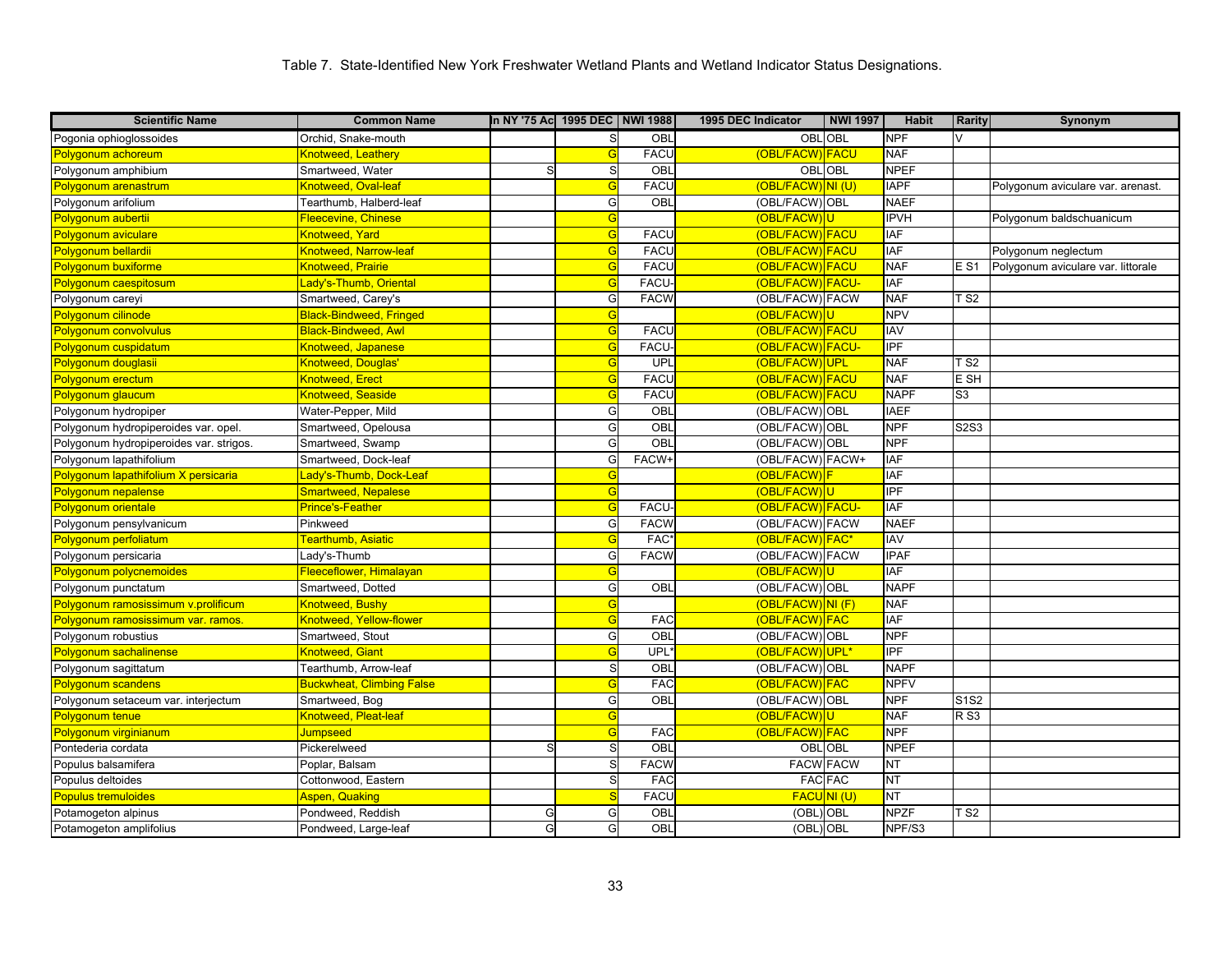| <b>Scientific Name</b>                | <b>Common Name</b>          | In NY '75 Ac 1995 DEC NWI 1988 |   |              | 1995 DEC Indicator   | <b>NWI 1997</b>   | <b>Habit</b> | <b>Rarity</b>   | Synonym |
|---------------------------------------|-----------------------------|--------------------------------|---|--------------|----------------------|-------------------|--------------|-----------------|---------|
| Potamogeton bicupulatus               | Pondweed, Snail-seed        | G                              | G | <b>OBL</b>   | (OBL) OBL            |                   | <b>NPZF</b>  |                 |         |
| Potamogeton confervoides              | Pondweed, Tuckerman's       | G                              | G | OBL          | (OBL)                | OBL               | <b>NPZF</b>  | TS3             |         |
| Potamogeton crispus                   | Pondweed, Curly             | G                              | G | OBL          | (OBL                 | <b>OBL</b>        | <b>IPZF</b>  |                 |         |
| Potamogeton diversifolius             | Waterthread                 | G                              | G | OBL          | (OBL                 | <b>OBL</b>        | <b>NPZF</b>  | E S1            |         |
| Potamogeton epihydrus                 | Pondweed, Ribbon-leaf       | G                              | G | OBL          | (OBL                 | OBL               | <b>NPZF</b>  |                 |         |
| Potamogeton foliosus                  | Pondweed, Leafy             | G                              | G | OBL          | (OBL                 | <b>OBL</b>        | <b>NPZF</b>  |                 |         |
| Potamogeton friesii                   | Pondweed, Flat-stalk        | G                              | G | OBL          | (OBL                 | <b>OBL</b>        | <b>NPZF</b>  |                 |         |
| Potamogeton gramineus                 | Pondweed, Grassy            | G                              | G | OBL          | (OBI                 | OBL               | <b>NPZF</b>  |                 |         |
| Potamogeton hillii                    | Pondweed, Hill's            | G                              | G | OBL          | (OBL                 | <b>OBL</b>        | <b>NPZF</b>  | <b>TS2</b>      |         |
| Potamogeton illinoensis               | Pondweed, Illinois          | G                              | G | OBL          | (OBL                 | <b>OBL</b>        | <b>NPZF</b>  |                 |         |
| Potamogeton illinoensis X perfoliatus | Pondweed, Illinois Clasping | G                              | G |              | (OBL                 | $\circ$           | <b>NZPF</b>  |                 |         |
| Potamogeton natans                    | Pondweed, Floating          | G                              | G | OBL          | (OBL                 | )OBL              | <b>NPZF</b>  |                 |         |
| Potamogeton nodosus                   | Pondweed, Long-leaf         | G                              | G | OBL          | (OBI                 | <b>OBL</b>        | <b>NPZF</b>  |                 |         |
| Potamogeton oakesianus                | Pondweed, Oakes             | G                              | G | OBL          | (OBL                 | <b>OBL</b>        | NPF/S3       |                 |         |
| Potamogeton obtusifolius              | Pondweed, Blunt-leaf        | G                              | G | OBL          | (OBL                 | <b>OBL</b>        | <b>NPZF</b>  |                 |         |
| Potamogeton ogdenii                   | Pondweed, Ogden's           | G                              | G |              | (OBL                 | $\circ$           | NPFS3        | E <sub>S1</sub> |         |
| Potamogeton perfoliatus               | Pondweed, Clasping-leaf     | G                              | G | OBL          | $(OBL)$ OBL          |                   | <b>NPZF</b>  |                 |         |
| Potamogeton praelongus                | Pondweed, White-stem        | G                              | G | OBL          | (OBL                 | <b>OBL</b>        | <b>NPZF</b>  |                 |         |
| Potamogeton pulcher                   | Pondweed, Spotted           | G                              | G | OBL          | (OBL                 | OBL               | NPF/S3       | TS2             |         |
| Potamogeton pusillus                  | Pondweed, Small             | G                              | G | OBL          | (OBL)                | <b>OBL</b>        | NPF/S3       |                 |         |
| Potamogeton richardsonii              | Pondweed, Red-head          | G                              | G | OBL          | (OBL                 | <b>OBL</b>        | <b>NPZF</b>  |                 |         |
| Potamogeton robbinsii                 | Pondweed, Fern              | G                              | G | OBL          | (OBL                 | OBL               | <b>NPZF</b>  |                 |         |
| Potamogeton spirillus                 | Pondweed, Spiral            | G                              | G | OBL          | (OBL                 | OBL               | NPF/S3       |                 |         |
| Potamogeton strictifolius             | Pondweed, Straight-leaf     | G                              | G | OBL          | (OBL                 | <b>OBL</b>        | <b>NPZF</b>  | E S1            |         |
| Potamogeton vaseyi                    | Pondweed, Vasey's           | G                              | G | OBL          | (OBL                 | <b>OBL</b>        | NPF/S3       |                 |         |
| Potamogeton X argutulus               | Pondweed, Appalachian       | G                              | G |              | (OBL                 | lO.               | NPF/         |                 |         |
| Potamogeton X haynesii                | Pondweed, Haynes'           | G                              | G |              | $(OBL)$ <sup>O</sup> |                   | NPFS3        |                 |         |
| Potamogeton X nitens                  | Pondweed, Glittering        | G                              | G |              | $(OBL)$ <sup>O</sup> |                   | NPF/S3       |                 |         |
| Potamogeton X sparganiifolius         | Pondweed, Burr              | G                              | G |              | $(OBL)$ <sup>O</sup> |                   | NPF/         |                 |         |
| Potamogeton X spathuliformis          | Pondweed, Spatulate         | G                              | G | OBL          | (OBL) OBL            |                   | NPF/S3       |                 |         |
| Potamogeton zosteriformis             | Pondweed, Flat-stem         | G                              | G | OBL          | (OBL) OBL            |                   | <b>NPZF</b>  |                 |         |
| Quercus bicolor                       | Oak, Swamp White            |                                |   | <b>FACW-</b> |                      | <b>FACW FACW+</b> | <b>NT</b>    |                 |         |
| Quercus macrocarpa                    | Oak, Burr                   |                                |   | <b>FAC</b>   |                      | <b>FAC FAC-</b>   | <b>NT</b>    |                 |         |
| Quercus palustris                     | Oak, Pin                    |                                |   | <b>FACW</b>  |                      | <b>FACW FACW</b>  | <b>NT</b>    |                 |         |
| Rhododendron canadense                | Rhodora                     |                                |   | <b>FACW</b>  | <b>FACW FACW</b>     |                   | <b>NS</b>    | T <sub>S2</sub> |         |
| Rhododendron viscosum                 | Azalea, Clammy              |                                |   | OBL          | <b>OBL</b>           | <b>FACW+</b>      | <b>NS</b>    | $\vee$          |         |
| Ribes americanum                      | Currant, Wild Black         |                                |   | <b>FACW</b>  |                      | <b>FACW FACW</b>  | <b>NS</b>    |                 |         |
| Ribes glandulosum                     | Currant, Skunk              |                                |   | <b>FACW</b>  | <b>FACW FACW</b>     |                   | <b>NS</b>    |                 |         |
| Ribes lacustre                        | Gooseberry, Bristly Black   |                                |   | <b>FACW</b>  |                      | <b>FACW FACW</b>  | <b>NS</b>    |                 |         |
| Rosa palustris                        | Rose, Swamp                 |                                | S | OBL          | OBL                  | OBL               | <b>NS</b>    |                 |         |
| Rubus pubescens                       | Raspberry, Dwarf Red        |                                |   | <b>FACW</b>  |                      | <b>FACW FACW</b>  | <b>NS</b>    |                 |         |
| Rumex verticillatus                   | Dock, Swamp                 |                                |   | OBL          | OBL                  | <b>OBL</b>        | <b>NPF</b>   |                 |         |
| Sagittaria australis                  | Arrowhead, Long-beak        | G                              | G | OBL          | (OBL                 | <b>OBL</b>        | <b>NPF</b>   |                 |         |
| Sagittaria calycina var. spongiosa    | Arrowhead, Spongy Hooded    | G                              | G | OBL          | (OBL) OBL            |                   | <b>NPF</b>   | <b>TS2</b>      |         |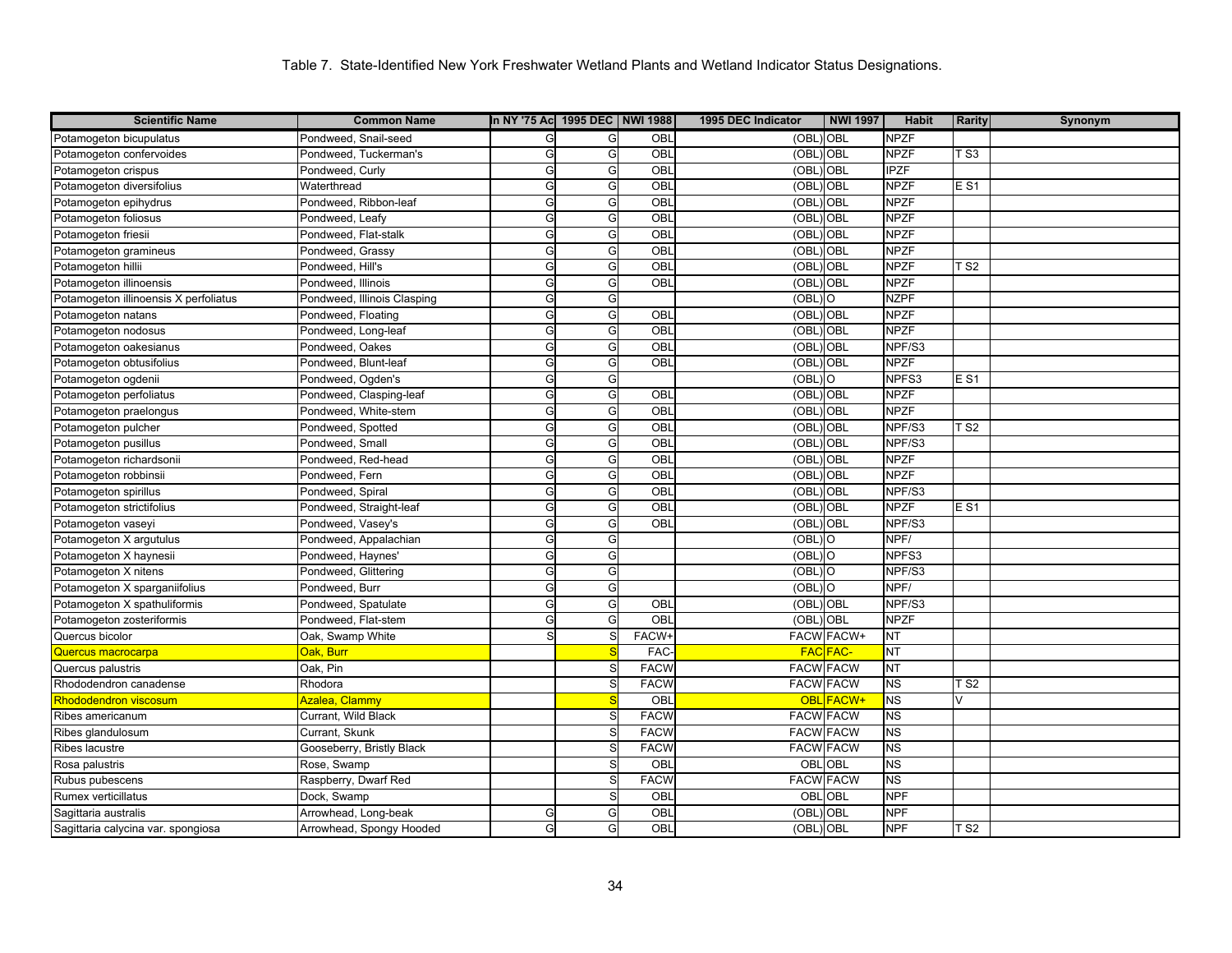| <b>Scientific Name</b>         | <b>Common Name</b>           | In NY '75 Ac 1995 DEC   NWI 1988 |    |                | 1995 DEC Indicator    | <b>NWI 1997</b>   | <b>Habit</b>            | <b>Rarity</b>  | Synonym                    |
|--------------------------------|------------------------------|----------------------------------|----|----------------|-----------------------|-------------------|-------------------------|----------------|----------------------------|
| Sagittaria cuneata             | Arrowhead, Arum-leaf         | G                                | G  | OBL            | (OBL) OBL             |                   | <b>NPF</b>              |                |                            |
| Sagittaria engelmanniana       | Arrowhead, Englemann's       | G                                | G  | OBL            | (OBL) OBL             |                   | <b>NPF</b>              |                |                            |
| Sagittaria graminea            | Arrowhead, Grass-leaf        | G                                | G  | OBL            | (OBL) OBL             |                   | <b>NPF</b>              |                |                            |
| Sagittaria latifolia           | Duck-Potato                  | G                                | G  | OBL            | (OBL) OBL             |                   | <b>NPF</b>              |                |                            |
| Sagittaria rigida              | Arrowhead, Sessile-fruit     | G                                | G  | OBL            | (OBL) OBL             |                   | <b>NPF</b>              |                |                            |
| Sagittaria subulata            | Arrowhead, Awl-leaf          | G                                | G  | OBL            | (OBL) OBL             |                   | <b>NPF</b>              | S <sub>3</sub> |                            |
| Sagittaria teres               | Arrowhead, Slender           | G                                | G  | OBL            | (OBL) OBL             |                   | <b>NPF</b>              | <b>ES1</b>     |                            |
| Salix alba                     | <b>Willow, White</b>         | G                                |    | <b>FACW</b>    |                       | <b>FACW</b>       | ΙT                      |                |                            |
| Salix amygdaloides             | Willow, Peach-leaf           | G                                | G  | <b>FACW</b>    | (FAC/FACW/OBL) FACW   |                   | <b>NTS</b>              |                |                            |
| Salix atrocinerea              | Willow, Smooth-twig Gray     | G                                | G  |                | (FAC/FACW/OBL) F      |                   | <b>ITS</b>              |                |                            |
| Salix bebbiana                 | Willow, Gray                 | G                                | G  | <b>FACW</b>    | (FAC/FACW/OBL) FACW   |                   | <b>NTS</b>              |                |                            |
| Salix candida                  | Willow, Sage                 |                                  | G  | OBL            | (FAC/FACW/OBL) OBL    |                   | NS                      |                |                            |
| Salix caprea                   | <b>Willow, Goat</b>          |                                  | G  |                | (FAC/FACW/OBL) NI (U) |                   | $\overline{\mathsf{s}}$ |                |                            |
| Salix cinerea                  | <b>Willow, Large Gray</b>    | G                                | G  |                | (FAC/FACW/OBL)U       |                   | <b>IST</b>              |                |                            |
| Salix cordata                  | Willow, Heart-leaf           |                                  | G  | <b>FACW</b>    | (FAC/FACW/OBL) FACW   |                   | <b>NS</b>               | E S2           |                            |
| Salix discolor                 | Willow, Pussy                | G                                | S  | <b>FACW</b>    | (FAC/FACW/OBL) FACW   |                   | <b>NST</b>              |                |                            |
| Salix eriocephala              | Willow, Missouri             | G                                | G  | <b>FACW</b>    | (FAC/FACW/OBL) FACW+  |                   | <b>NST</b>              |                |                            |
| Salix eriocephala X sericea    | Willow, Missouri Silky       | G                                | G  |                | (FAC/FACW/OBL) F+     |                   | <b>NST</b>              |                |                            |
| Salix fragilis                 | <b>Willow, Crack</b>         | G                                |    | FAC+           |                       | FAC+              | ΙT                      |                |                            |
| Salix herbacea                 | Willow, Snowbed              |                                  | G  |                | (FAC/FACW/OBL)U       |                   | $\overline{\text{NS}}$  | <b>ES1</b>     |                            |
| Salix humilis                  | <b>Willow, Prairie</b>       |                                  | G  | <b>FACU</b>    | (FAC/FACW/OBL) FACU   |                   | NS                      |                |                            |
| Salix interior                 | Willow, Narrow-leaf          | G                                | G  | <b>OBL</b>     | (FAC/FACW/OBL) OBL    |                   | <b>NST</b>              |                | Salix exigua var. interior |
| Salix lucida                   | Willow, Shining              | G                                | G  | <b>FACW</b>    | (FAC/FACW/OBL) FACW   |                   | <b>NST</b>              |                |                            |
| Salix matsudana                | Willow, Corkscrew            |                                  | G  |                | (FAC/FACW/OBL) F      |                   | ĪS                      |                |                            |
| Salix nigra                    | Willow, Black                | G                                |    | FACW+          |                       | <b>FACW FACW+</b> | $\overline{\text{NT}}$  |                |                            |
| Salix pedicellaris             | Willow, Bog                  |                                  | G  | OBL            | (FAC/FACW/OBL) OBL    |                   | $\overline{\text{NS}}$  |                |                            |
| Salix pentandra                | <b>Willow, Bay-leaf</b>      | G                                |    |                |                       |                   | IT                      |                |                            |
| Salix petiolaris               | Willow, Meadow               | G                                | G  | OBL            | (FAC/FACW/OBL) FACW+  |                   | <b>NST</b>              |                |                            |
| Salix petiolaris X sericea     | <b>Willow, Slender Silky</b> | G                                | G  |                | (FAC/FACW/OBL)U       |                   | <b>NST</b>              |                |                            |
| Salix purpurea                 | Willow, Purple               | G                                | G  | N <sub>1</sub> | (FAC/FACW/OBL) NI (F) |                   | <b>IST</b>              |                |                            |
| Salix pyrifolia                | Willow, Balsam               | G                                | G  | <b>FACW</b>    | (FAC/FACW/OBL) FACW   |                   | <b>NST</b>              | S2S3           |                            |
| Salix sericea                  | Willow, Silky                | G                                | G  | OBL            | (FAC/FACW/OBL) OBL    |                   | NST                     |                |                            |
| Salix serissima                | Willow, Autumn               | G                                | G  | OBL            | (FAC/FACW/OBL) OBL    |                   | <b>NST</b>              |                |                            |
| <mark>Salix uva-ursi</mark>    | Willow, Bearberry            |                                  |    |                | (FAC/FACW/OBL)U       |                   | $\overline{\text{NS}}$  | TS2            |                            |
| <b>Salix viminalis</b>         | <b>Willow, Basket</b>        | G                                |    | FACW-          |                       | FACW-             | IT                      |                |                            |
| Salix X conifera               | <b>Willow, Cone</b>          | G                                |    |                |                       | ū                 | <b>NT</b>               |                |                            |
| Salix X ehrhartiana            | Willow, Ehrhart's            | G                                |    |                |                       | $\mathbf{H}$      | IT                      |                |                            |
| Salix X pendulina              | Willow, Hanging              | G                                | G  | FACW-          | (FAC/FACW/OBL) FACW-  |                   | <b>IST</b>              |                | Salix babylonica           |
| <b>Salix X rubens</b>          | <b>Willow, Blushing</b>      | G                                |    |                |                       | U                 | ΙT                      |                |                            |
| Salix X sepulcralis            | <b>Willow, Weeping</b>       | G                                |    | FACW-          |                       | FACW-             | IT                      |                |                            |
| Sambucus nigra ssp. canadensis | Elderberry, Common           |                                  | S. | FACW-          | <b>FACW FACW</b>      |                   | <b>NST</b>              |                | Sambucus canadensis        |
| Sarracenia purpurea            | Pitcherplant, Purple         | S                                |    | OBL            | <b>OBL OBL</b>        |                   | <b>NPF</b>              | V              |                            |
| Saxifraga pensylvanica         | Saxifrage, Eastern Swamp     |                                  |    | OBL            |                       | <b>OBL OBL</b>    | <b>NPF</b>              |                |                            |
| Schoenoplectus acutus          | Club-Rush, Hard-stem         | G                                | S  | OBL            | <b>OBL OBL</b>        |                   | <b>NPGL</b>             |                | Scirpus acutus             |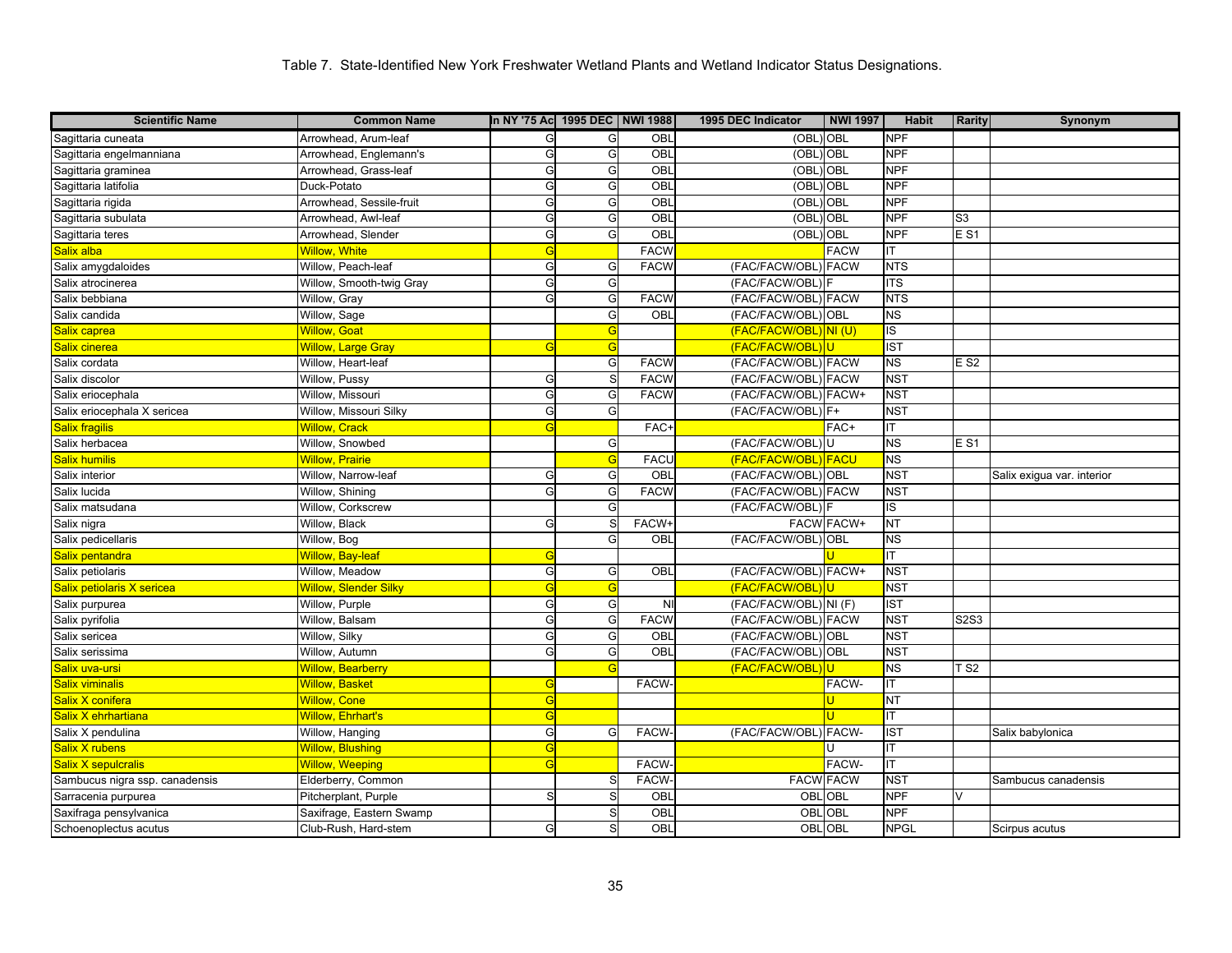| <b>Scientific Name</b>             | <b>Common Name</b>              | In NY '75 Ac 1995 DEC NWI 1988 |            |              | 1995 DEC Indicator | <b>NWI 1997</b>   | <b>Habit</b>             | <b>Rarity</b>   | Synonym                   |
|------------------------------------|---------------------------------|--------------------------------|------------|--------------|--------------------|-------------------|--------------------------|-----------------|---------------------------|
| Schoenoplectus acutus X tabern.    | Club-Rush, Soft-hard            |                                |            |              |                    | O                 | <b>NPGL</b>              |                 |                           |
| Schoenoplectus americanus          | Club-Rush, Chairmaker's         | G                              | S          | OBL          |                    | OBL               | <b>NPGL</b>              |                 | Scirpus americanus        |
| Schoenoplectus fluviatilis         | Club-Rush, River                | G                              | S          | OBL          |                    | OBL               | <b>NPGL</b>              |                 | Scirpus fluviatilis       |
| Schoenoplectus glaucus             | <b>Club-Rush, Tuberous</b>      | G                              |            | OBL          |                    | NI(0)             | $\overline{\text{IPGL}}$ |                 | Scirpus glaucus           |
| Schoenoplectus heterochaetus       | Club-Rush, Pale Great           | G                              |            | OBL          |                    | OBL               | <b>NPGL</b>              | E S1            | Scirpus heterochaetus     |
| Schoenoplectus maritimus           | Club-Rush, Saltmarsh            | G                              |            | OBL          |                    | OBL               | <b>NPGL</b>              | S <sub>1</sub>  | Scirpus maritimus         |
| Schoenoplectus mucronatus          | Club-Rush, Bog                  | G                              |            | <b>NO</b>    |                    | NI(F)             | <b>IPGL</b>              |                 | Scirpus mucronatus        |
| Schoenoplectus novae-angliae       | <b>Club-Rush, New England</b>   | G                              |            | OBL          |                    | OBL               | <b>NPGL</b>              | E <sub>S1</sub> | Scirpus cylindricus       |
| Schoenoplectus pungens             | Three-Square                    | G                              |            | FACW+        |                    | FACW+             | <b>NPGL</b>              |                 | Scirpus pungens           |
| Schoenoplectus purshianus          | Club-Rush, Weak-stalk           | G                              |            | OBL          |                    | OBL               | <b>NAGL</b>              |                 | Scirpus purshianus        |
| Schoenoplectus robustus            | Club-Rush, Seaside              | G                              |            | OBL          |                    | OBL               | <b>NPGL</b>              |                 | Scirpus robustus          |
| Schoenoplectus smithii             | Club-Rush, Smith's              | G                              |            | OBL          |                    | OBL               | <b>NAGL</b>              |                 | Scirpus smithii           |
| Schoenoplectus subterminalis       | Club-Rush, Swaying              | G                              |            | OBL          |                    | OBL               | <b>NPGL</b>              |                 | Scirpus subterminalis     |
| Schoenoplectus tabernaemontani     | Club-Rush, Soft-stem            | G                              |            | <b>OBL</b>   | OBL OBL            |                   | <b>NPGL</b>              |                 | Scirpus validus           |
| Schoenoplectus torreyi             | Club-Rush, Torrey's             | G                              |            | OBL          |                    | OBL               | <b>NPGL</b>              |                 | Scirpus torreyi           |
| Schoenoplectus X carinatus         | Club-Rush, Hybrid               | G                              |            |              |                    | O                 | <b>NPGL</b>              |                 | Scirpus X kuekenthalianus |
| Schoenoplectus X oblongatus        | Club-rush, Oblong               | G                              |            |              |                    | U.                | <b>NPGL</b>              |                 | Scirpus X oblongus        |
| Scirpus ancistrochaetus            | Bulrush, Barbed-bristle         | G                              |            | OBL          |                    | OBL               | <b>NPGL</b>              | <b>SX</b>       |                           |
| <b>Scirpus atrocinctus</b>         | Bulrush, Black-girdle           | G                              |            | FACW+        |                    | FACW+             | <b>NPGL</b>              |                 |                           |
| Scirpus atrovirens                 | Bulrush, Dark-green             | G                              |            | OBL          |                    | OBL OBL           | <b>NPGL</b>              |                 |                           |
| Scirpus cyperinus                  | Bulrush, Cottongrass            | G                              |            | <b>FACW-</b> |                    | <b>FACW FACW+</b> | <b>NPGL</b>              |                 |                           |
| <b>Scirpus expansus</b>            | <b>Bulrush, Woodland</b>        | G                              |            | OBL          |                    | OBL               | <b>NPGL</b>              |                 |                           |
| Scirpus georgianus                 | <b>Bulrush, Georgia</b>         | G                              |            | OBL          |                    | OBL               | <b>NPGL</b>              | <b>ES1</b>      |                           |
| <b>Scirpus hattorianus</b>         | Bulrush, Mosquito               | G                              |            | <b>NI</b>    |                    | OBL               | <b>NPGL</b>              |                 |                           |
| <b>Scirpus longii</b>              | Bulrush, Long's                 | G                              |            | OBL          |                    | OBL               | <b>NPGL</b>              | X SX            |                           |
| Scirpus microcarpus                | <b>Bulrush, Red-tinge</b>       | G                              |            | OBL          |                    | OBL               | <b>NPGL</b>              |                 |                           |
| Scirpus pedicellatus               | <b>Bulrush, Stalked</b>         | G                              |            | OBL          |                    | OBL               | <b>NPGL</b>              |                 |                           |
| <b>Scirpus pendulus</b>            | <b>Bulrush, Rufous</b>          | G                              |            | OBL          |                    | OBL               | <b>NPGL</b>              |                 |                           |
| <b>Scirpus polyphyllus</b>         | <b>Bulrush, Leafy</b>           | G                              |            | OBL          |                    | OBL               | <b>NPGL</b>              |                 |                           |
| Scirpus X peckii                   | <b>Bulrush, Peck's</b>          | G                              |            | OBL          |                    | OBL               | <b>NPGL</b>              |                 |                           |
| Scutellaria elliptica              | Skullcap, Hairy                 |                                |            |              | $(OBL)$ U          |                   | <b>NPF</b>               | X SX            |                           |
| Scutellaria galericulata           | Skullcap, Hooded                |                                | G          | OBL          | (OBL) OBL          |                   | <b>NPF</b>               |                 |                           |
| Scutellaria incana                 | Skullcap, Hoary                 |                                | G          |              | (OBL)U             |                   | <b>NPF</b>               | E SH            |                           |
| Scutellaria integrifolia           | Helmet-Flower                   |                                | G          | <b>FACW</b>  |                    | (OBL) FACW        | <b>NPF</b>               | E S1            |                           |
| Scutellaria lateriflora            | Skullcap, Mad Dog               |                                |            | <b>FACW</b>  |                    | (OBL) FACW+       | <b>NPF</b>               |                 |                           |
| Scutellaria nervosa                | Skullcap, Veiny                 |                                |            | <b>FAC</b>   | (OBL) FAC          |                   | <b>NPF</b>               | $x$ sx          |                           |
| Scutellaria parvula var. australis | <b>Skullcap, Southern Small</b> |                                |            | UPL          | (OBL)UPL           |                   | <b>NPF</b>               | X               |                           |
| Scutellaria parvula var. parvula   | <b>Skullcap, Small</b>          |                                | G          | UPL          | (OBL)UPL           |                   | <b>NPF</b>               | S3              |                           |
| Scutellaria serrata                | Skullcap, Showy                 |                                | G          |              | (OBL)U             |                   | <b>NPF</b>               | $x$ sx          |                           |
| Sium suave                         | Water-Parsnip, Hemlock          |                                | S          | OBL          | <b>OBLOBL</b>      |                   | <b>NPF</b>               |                 |                           |
| Solidago altissima                 | Goldenrod, Tall                 |                                | $\epsilon$ | <b>FACU</b>  | (VARIOUS) FACU-    |                   | <b>NPF</b>               |                 |                           |
| Solidago arguta                    | Goldenrod, Atlantic             |                                | G          |              | (VARIOUS)UPL       |                   | <b>NPF</b>               |                 |                           |
| Solidago bicolor                   | Goldenrod, White                |                                | G          |              | (VARIOUS)U         |                   | <b>NPF</b>               |                 |                           |
| Solidago caesia                    | Goldenrod, Wreath               |                                | G          | <b>FACU</b>  | (VARIOUS) FACU     |                   | <b>NPF</b>               |                 |                           |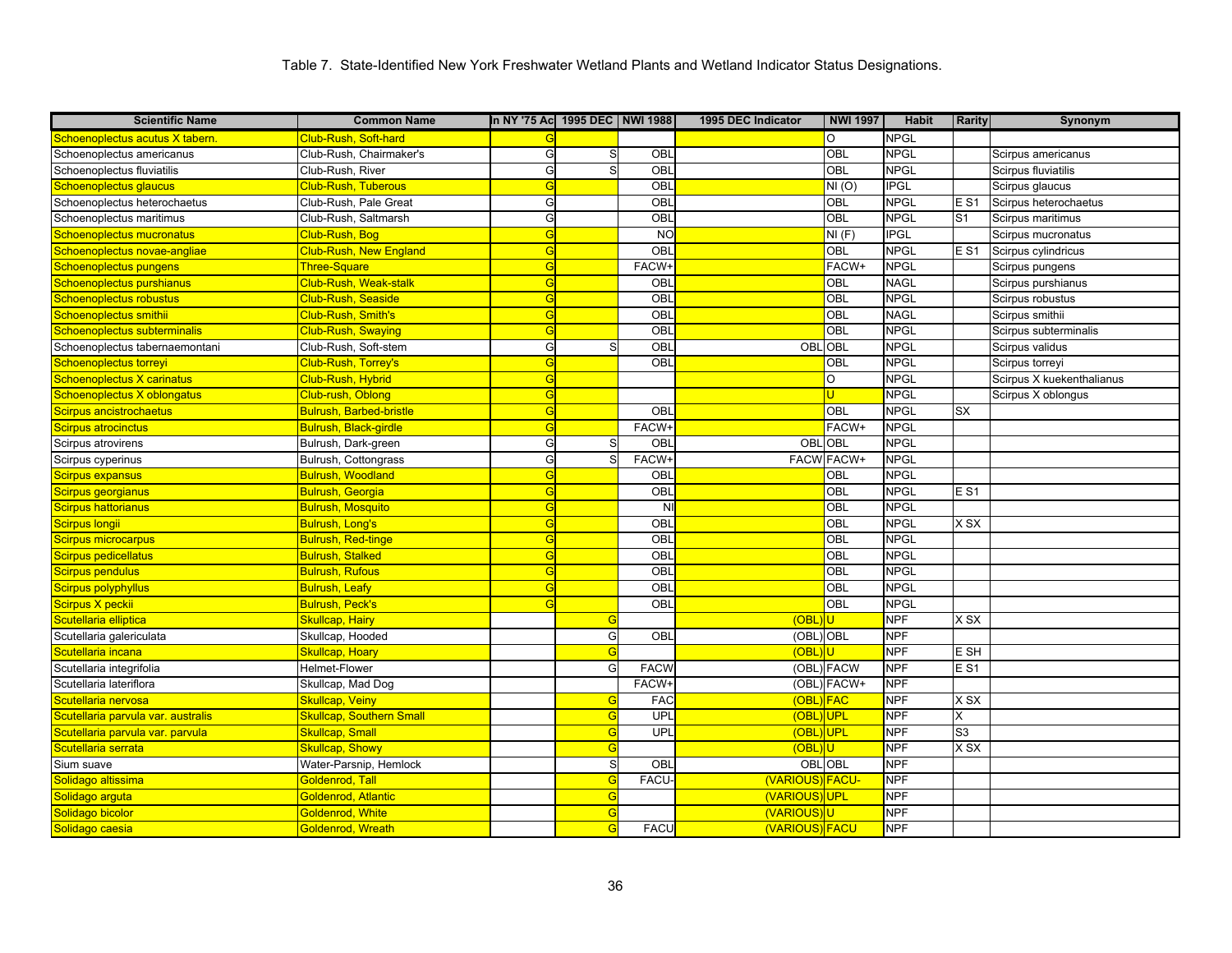| <b>Scientific Name</b>                                | <b>Common Name</b>             | In NY '75 Ac 1995 DEC NWI 1988 |                |              | 1995 DEC Indicator | <b>NWI 1997</b> | <b>Habit</b>   | <b>Rarity</b>  | Synonym                           |
|-------------------------------------------------------|--------------------------------|--------------------------------|----------------|--------------|--------------------|-----------------|----------------|----------------|-----------------------------------|
| Solidago caesia X flexicaulis                         | Goldenrod, Wreath-zigzag       |                                |                |              | (VARIOUS)U         |                 | <b>NPF</b>     |                |                                   |
| Solidago canadensis                                   | Goldenrod, Canada              |                                | G              | <b>FACU</b>  | (VARIOUS) FACU     |                 | <b>NPF</b>     |                |                                   |
| Solidago cutleri                                      | Goldenrod, New England         |                                | G              |              | (VARIOUS) NI (F)   |                 | <b>NPF</b>     | TS2            |                                   |
| Solidago erecta                                       | Goldenrod, Slender             |                                | G              |              | <b>(VARIOUS)</b>   |                 | <b>NPF</b>     |                |                                   |
| Solidago flexicaulis                                  | Goldenrod, Zigzag              |                                | G              | <b>FACL</b>  | (VARIOUS) FACU     |                 | <b>NPF</b>     |                |                                   |
| Solidago gigantea                                     | Goldenrod, Late                |                                | G              | <b>FACW</b>  | (VARIOUS) FACW     |                 | <b>NPF</b>     |                |                                   |
| Solidago hispida                                      | Goldenrod, Hairy               |                                | G              |              | <b>(VARIOUS)</b>   |                 | <b>NPF</b>     |                |                                   |
| Solidago juncea                                       | Goldenrod, Early               |                                | G              |              | (VARIOUS)U         |                 | <b>NPF</b>     |                |                                   |
| Solidago latissimifolia                               | Goldenrod, Elliott's           |                                | G              | OBL          | (VARIOUS) OBL      |                 | <b>NPF</b>     | <b>ES1</b>     |                                   |
| Solidago macrophylla                                  | Goldenrod, Large-leaf          |                                | G              |              | <b>(VARIOUS)U</b>  |                 | <b>NPF</b>     |                |                                   |
| Solidago nemoralis                                    | Goldenrod, Gray                |                                | G              |              | (VARIOUS)U         |                 | <b>NPF</b>     |                |                                   |
| Solidago odora                                        | Goldenrod, Anise-scented       |                                | G              |              | (VARIOUS)U         |                 | <b>NPF</b>     |                |                                   |
| Solidago patula                                       | Goldenrod, Round-leaf          |                                | G              | OBL          | (VARIOUS) OBL      |                 | <b>NPF</b>     |                |                                   |
| Solidago puberula                                     | Goldenrod, Downy               |                                | G              | <b>FACU</b>  | (VARIOUS) FACU-    |                 | <b>NPF</b>     |                |                                   |
| Solidago rugosa ssp. aspera                           | Goldenrod, Thick Wrinkle-leaf  |                                | G              | <b>FAC</b>   | (VARIOUS) FAC      |                 | <b>NPF</b>     | E S1           |                                   |
| Solidago rugosa ssp. rug. var. sphagno.               | Goldenrod, Moss Wrinkle-leaf   |                                | G              | <b>FAC</b>   | (VARIOUS) FAC      |                 | <b>NPF</b>     | E SH           |                                   |
| Solidago rugosa ssp. rugosa var. rugosa               | Goldenrod, Wrinkle-leaf        |                                | G              | FAC          | (VARIOUS) FAC      |                 | <b>NPF</b>     |                |                                   |
| Solidago rugosa ssp. rugosa var. villosa              | Goldenrod, Shaggy Wrinkle-leaf |                                | G              | <b>FAC</b>   | (VARIOUS) FAC      |                 | <b>NPF</b>     |                |                                   |
| Solidago sempervirens var. mexicana                   | Goldenrod, Southern Seaside    |                                | G              | <b>FACW</b>  | (VARIOUS) FACW     |                 | <b>NPF</b>     | <b>ES1</b>     |                                   |
| Solidago sempervirens var. sempervirens               | Goldenrod, Northern Seaside    |                                | G              | <b>FACW</b>  | (VARIOUS) FACW     |                 | <b>NPF</b>     |                |                                   |
| Solidago simplex ssp. randii var. racemosa            | Goldenrod, Rand's Mt. Albert   |                                | $\overline{C}$ | <b>FACL</b>  | (VARIOUS)          | <b>FACU-</b>    | <b>NPF</b>     | E S1           | Solidago spathulata var. racemosa |
| <mark>Solidago simplex ssp. randii var. randii</mark> | Goldenrod, Rand's              |                                | G              | <b>FACU</b>  | (VARIOUS)          | <b>FACU-</b>    | <b>NPF</b>     | T S2           | Solidago spathulata var. randii   |
| Solidago speciosa                                     | Goldenrod, Showy               |                                | G              |              | (VARIOUS)U         |                 | <b>NPF</b>     |                |                                   |
| Solidago squarrosa                                    | Goldenrod, Stout               |                                | G              |              | <b>(VARIOUS)U</b>  |                 | <b>NPF</b>     |                |                                   |
| Solidago uliginosa var. linoides                      | Goldenrod, Pursh's Bog         |                                | G              | OBL          | (VARIOUS) OBL      |                 | <b>NPF</b>     |                |                                   |
| Solidago ulmifolia                                    | Goldenrod, Elm-leat            |                                | G              |              | (VARIOUS)          | U               | <b>NPF</b>     |                |                                   |
| Solidago X asperula                                   | Goldenrod, Rough               |                                | G              | OBL          | (VARIOUS) OBL*     |                 | <b>NPF</b>     |                |                                   |
| Solidago X erskinei                                   | Goldenrod, Erskine's           |                                | G              |              | (VARIOUS)          |                 | <b>NPF</b>     |                |                                   |
| Sparganium americanum                                 | Burr-Reed, American            | G                              | G              | OBI          | $(OBL)$ $OBL$      |                 | <b>NPF</b>     |                |                                   |
| Sparganium androcladum                                | Burr-Reed, Branched            | G                              | G              | OBI          | (OBI               | OBL             | <b>NPF</b>     |                |                                   |
| Sparganium angustifolium                              | Burr-Reed, Narrow-leaf         | G                              | G              | OBL          | (OBL) OBL          |                 | <b>NPF</b>     |                | Sparganium emersum                |
| Sparganium emersum                                    | Burr-Reed, Simple-stem         | G                              | S              | <b>OBI</b>   | (OBL               | <b>OBL</b>      | <b>NPF</b>     |                |                                   |
| Sparganium eurycarpum                                 | Burr-Reed, Broad-fruit         | G                              | S              | OBL          | (OBL               | OBL             | <b>NPF</b>     |                |                                   |
| Sparganium fluctuans                                  | Burr-Reed, Floating            | G                              | G              | OBL          | (OBL) OBL          |                 | <b>NPF</b>     |                |                                   |
| Sparganium natans                                     | Burr-Reed, Arctic              | G                              | G              | OBI          | (OBL               | OBL             | <b>NPF</b>     | S <sub>2</sub> | Sparganium minimum                |
| Spiraea alba var. alba                                | Meadowleaf, Narrow-leaf White  |                                | G              | <b>FACW+</b> | (FAC & FACW) FACW+ |                 | <b>NS</b>      |                |                                   |
| Spiraea alba var. latifolia                           | Meadowsweet, Purple-twig       |                                | G              | FAC-         | (FAC & FACW) FAC+  |                 | <b>NS</b>      |                |                                   |
| Spiraea cantoniensis                                  | <b>Meadowsweet, Reeves'</b>    |                                | G              |              | (FAC & FACW)       |                 | $\overline{S}$ |                |                                   |
| Spiraea chamaedryfolia                                | Meadowsweet, Germander         |                                | G              |              | (FAC & FACW)U      |                 | IS             |                |                                   |
| Spiraea japonica                                      | Meadowsweet, Japanese          |                                | G              | <b>FACU</b>  | (FAC & FACW) FACU- |                 | <b>IS</b>      |                |                                   |
| Spiraea prunifolia                                    | <b>Bridalwreath</b>            |                                | G              |              | (FAC & FACW)U      |                 | <b>IS</b>      |                |                                   |
| Spiraea septentrionalis                               | Meadowsweet, Northern          |                                | G              |              | (FAC & FACW)U      |                 | <b>NS</b>      | E S1           |                                   |
| Spiraea thunbergii                                    | Meadowsweet, Thunberg's        |                                | G              |              | (FAC & FACW)U      |                 | <b>IS</b>      |                |                                   |
| Spiraea tomentosa                                     | Steeplebush                    |                                | G              | <b>FACW</b>  | (FAC & FACW) FACW- |                 | <b>NS</b>      |                |                                   |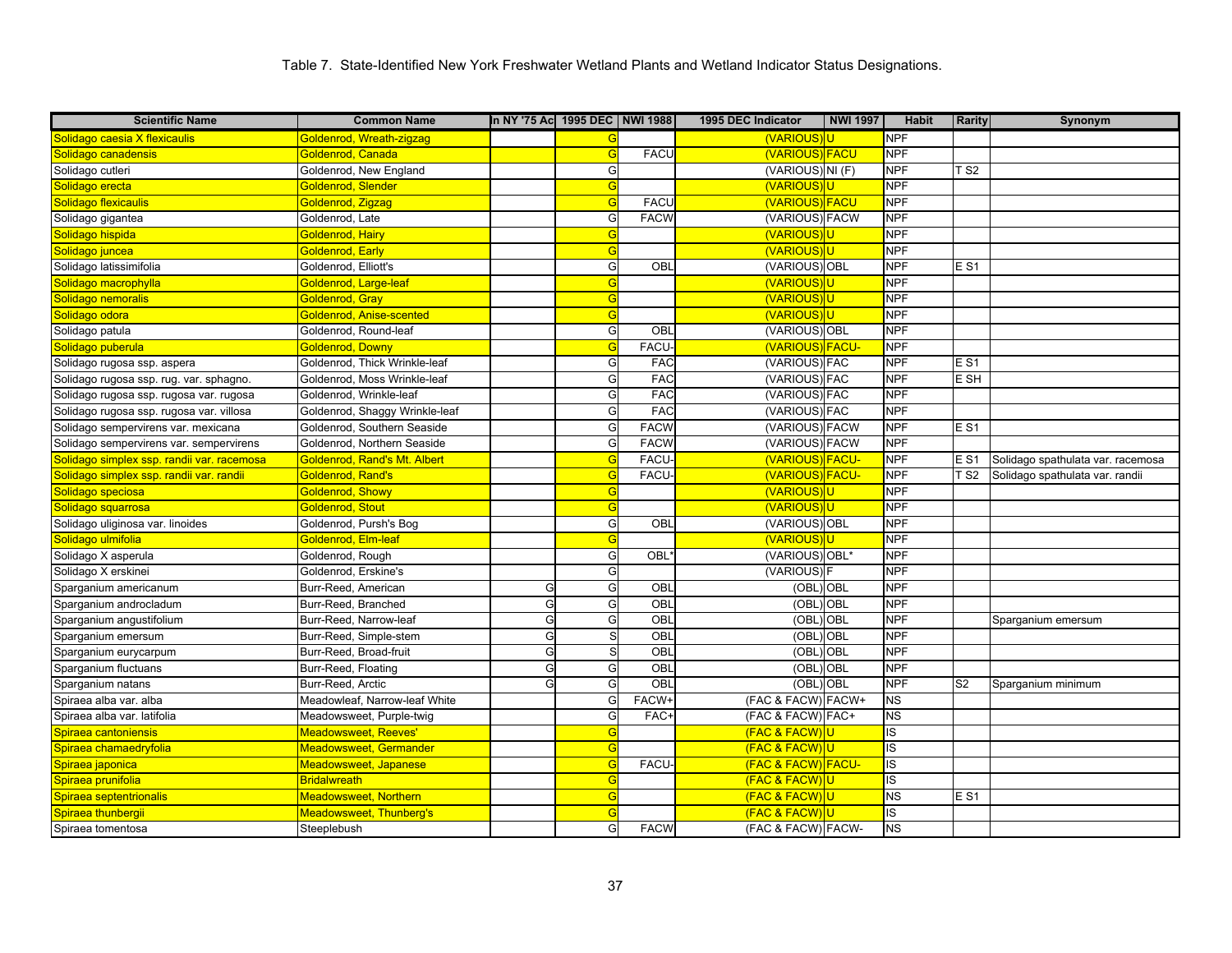| <b>Scientific Name</b>                | <b>Common Name</b>                | In NY '75 Ac 1995 DEC NWI 1988 |            |                 | 1995 DEC Indicator    | <b>NWI 1997</b>   | Habit        | <b>Rarity</b>     | Synonym             |
|---------------------------------------|-----------------------------------|--------------------------------|------------|-----------------|-----------------------|-------------------|--------------|-------------------|---------------------|
| Spiraea trilobata                     | <b>Meadowsweet, Asian</b>         |                                |            |                 | (FAC & FACW)U         |                   | <b>IS</b>    |                   |                     |
| Spiraea X billiardii                  | Meadowsweet, Billiard's           |                                | G          |                 | (FAC & FACW)U         |                   | ΝS           |                   |                     |
| Spiraea X vanhouttei                  | <b>Meadowsweet, Vanhoutte's</b>   |                                | G          |                 | (FAC & FACW)U         |                   | IS           |                   |                     |
| Spirodela polyrrhiza                  | Duckmeat, Common                  |                                |            | OBL             |                       | OBL               | NPF/         |                   |                     |
| Symphyotrichum puniceum var. puniceum | American-Aster, Stiff Purple-stem |                                |            | OBL             | <b>OBL</b>            | <b>OBL</b>        | <b>NPSF</b>  | E                 | Aster puniceus      |
| Symplocarpus foetidus                 | Skunk-Cabbage                     |                                | S.         | OBL             | OBL OBL               |                   | <b>NPF</b>   |                   |                     |
| Thalictrum aquilegifolium             | Meadow-Rue, Columbine             |                                | $\epsilon$ |                 | <b>FAC/FACW</b>       |                   | IPF          |                   |                     |
| Thalictrum dasycarpum                 | Meadow-Rue, Purple                |                                | G          | <b>FACW</b>     | FAC/FACW FACW         |                   | IPF          |                   |                     |
| Thalictrum dioicum                    | Meadow-Rue, Early                 |                                | G          | FAC             | <b>FAC/FACW FAC</b>   |                   | <b>NPF</b>   |                   |                     |
| Thalictrum pubescens                  | King-of-the-Meadow                |                                | G          | FACW+           | FAC/FACW FACW+        |                   | <b>NPF</b>   |                   |                     |
| <b>Thalictrum revolutum</b>           | Meadow-Rue, Waxy-leaf             |                                | G          | UPL             | <b>FAC/FACWUPL</b>    |                   | <b>NPF</b>   |                   |                     |
| <b>Thalictrum thalictroides</b>       | Rue-Anemone                       |                                |            |                 | <b>FAC/FACW FACU-</b> |                   | <b>NPF</b>   |                   |                     |
| Thalictrum venulosum                  | Meadow-Rue, Veiny-leaf            |                                | G          | <b>FACW</b>     | <b>FAC/FACW FACW</b>  |                   | <b>NPF</b>   | E S1              | Thalictrum confine  |
| Thelypteris palustris                 | Fern, Eastern Marsh               |                                |            | FACW+           | FAC/FACW FACW+        |                   | NPF3         | V                 |                     |
| Thuja occidentalis                    | Arborvitae, Eastern               |                                |            | <b>FACW</b>     |                       | <b>FACW FACW</b>  | <b>NT</b>    |                   |                     |
| Torreyochloa pallida var. fernaldii   | Manna Grass, Fernald's False      |                                |            | OBL             | OBL                   | OBL               | <b>NPG</b>   |                   |                     |
| Triadenum virginicum                  | Marsh-St. John's-Wort, Virginia   |                                | S          | $\overline{OB}$ |                       | OBL OBL           | <b>NPF</b>   |                   |                     |
| Tsuga canadensis                      | Hemlock, Eastern                  |                                | S          | FACL            | <b>FACU FACU</b>      |                   | <b>NT</b>    |                   |                     |
| Typha angustifolia                    | Cat-Tail. Narrow-leaf             | S                              |            | OBL             | OBL                   | <b>OBL</b>        | <b>NPF</b>   |                   |                     |
| Typha latifolia                       | Cat-Tail, Broad-leaf              | S                              |            | OBL             |                       | OBL OBL           | <b>NPF</b>   |                   |                     |
| Typha X glauca                        | Cat-tail, Hybrid                  | S                              |            | OBL             | <b>OBLOBL</b>         |                   | <b>NPF</b>   |                   |                     |
| Ulmus americana                       | Elm, American                     | S                              |            | <b>FACW</b>     |                       | <b>FACW FACW-</b> | NT           |                   |                     |
| Utricularia cornuta                   | Bladderwort, Horned               | G                              | G          | OBL             | (OBL)                 | <b>OBL</b>        | NAPF/        |                   |                     |
| Utricularia geminiscapa               | Bladderwort, Hidden-fruit         | G                              | G          | OBL             | (OBL)                 | OBL               | <b>NAPF</b>  | S <sub>3</sub>    |                     |
| Utricularia gibba                     | Bladderwort, Humped               | G                              | G          | OBL             | (OBL)                 | <b>OBL</b>        | NAPF/S3      |                   |                     |
| Utricularia inflata                   | Bladderwort, Swollen              | G                              | G          | OBL             | (OBL) OBL             |                   | NPF/S3       | <b>ES1</b>        |                     |
| Utricularia intermedia                | Bladderwort, Flat-leaf            | G                              | G          | OBL             | (OBL)                 | <b>OBL</b>        | <b>NAF</b>   |                   |                     |
| Utricularia juncea                    | Bladderwort, Southern             | G                              | G          | OBL             | (OBL)                 | OBL               | NAPF/        | T S2              |                     |
| Utricularia macrorhiza                | Bladderwort, Greater              | G                              | G          | OBL             | (OBL)                 | <b>OBL</b>        | NPF/         |                   |                     |
| Utricularia minor                     | Bladderwort, Lesser               | G                              | G          | OBL             | (OBL                  | OBL               | NPFS3        | <b>S2S3</b>       |                     |
| Utricularia ochroleuca                | Bladderwort, Dwarf                | G                              | G          | <b>NI</b>       | (OBL)                 | NI(0)             | NPFS3        |                   |                     |
| Utricularia purpurea                  | Bladderwort, Eastern Purple       | G                              | G          | OBL             | (OBL)                 | <b>OBL</b>        | NAPF/S3      |                   |                     |
| Utricularia radiata                   | Bladderwort, Little Floating      | G                              | G          | OBL             | (OBL)                 | <b>OBL</b>        | NAPF/S3      | $\overline{1}$ S2 |                     |
| Utricularia resupinata                | Bladderwort, Lavender             | G                              | G          | OBL             | (OBL) OBL             |                   | NAPFS3       |                   |                     |
| Utricularia striata                   | Bladderwort, Striped              | G                              | G          | OBL             | (OBL)                 | <b>OBL</b>        | NPF/S3       | T S2              | Utricularia fibrosa |
| Utricularia subulata                  | Bladderwort, Zigzag               | G                              | G          | OBL             | (OBL)                 | <b>OBL</b>        | <b>NAPF</b>  | S <sub>3</sub>    |                     |
| Vaccinium corymbosum                  | Blueberry, Highbush               |                                |            | <b>FACW</b>     |                       | <b>FACW FACW-</b> | <b>NS</b>    |                   |                     |
| Vaccinium macrocarpon                 | Cranberry, Large                  | S                              |            | OBL             | OBL                   | OBL               | <b>NS</b>    |                   |                     |
| Vaccinium oxycoccos                   | Cranberry, Small                  | S                              |            | OBL             | OBL                   | <b>OBL</b>        | <b>NS</b>    |                   |                     |
| Vallisneria americana                 | Eel-Grass, American               |                                | S          | OBL             | <b>OBLOBL</b>         |                   | NPFS3        |                   |                     |
| <b>Verbena bonariensis</b>            | Vervain, Purple-top               |                                | $\epsilon$ | <b>NI</b>       | (FACW) NI (U)         |                   | <b>IABPF</b> |                   |                     |
| √erbena bracteata                     | <b>Vervain, Carpet</b>            |                                | G          | UPL*            | (FACW)UPL*            |                   | <b>NABPF</b> |                   |                     |
| Verbena hastata                       | Vervain, Blue                     |                                | G          | FACW+           | (FACW) FACW+          |                   | <b>NBPF</b>  |                   |                     |
| Verbena lasiostachys                  | Vervain, Western                  |                                |            | NI              | (FACW) NI (U)         |                   | IPF          |                   |                     |